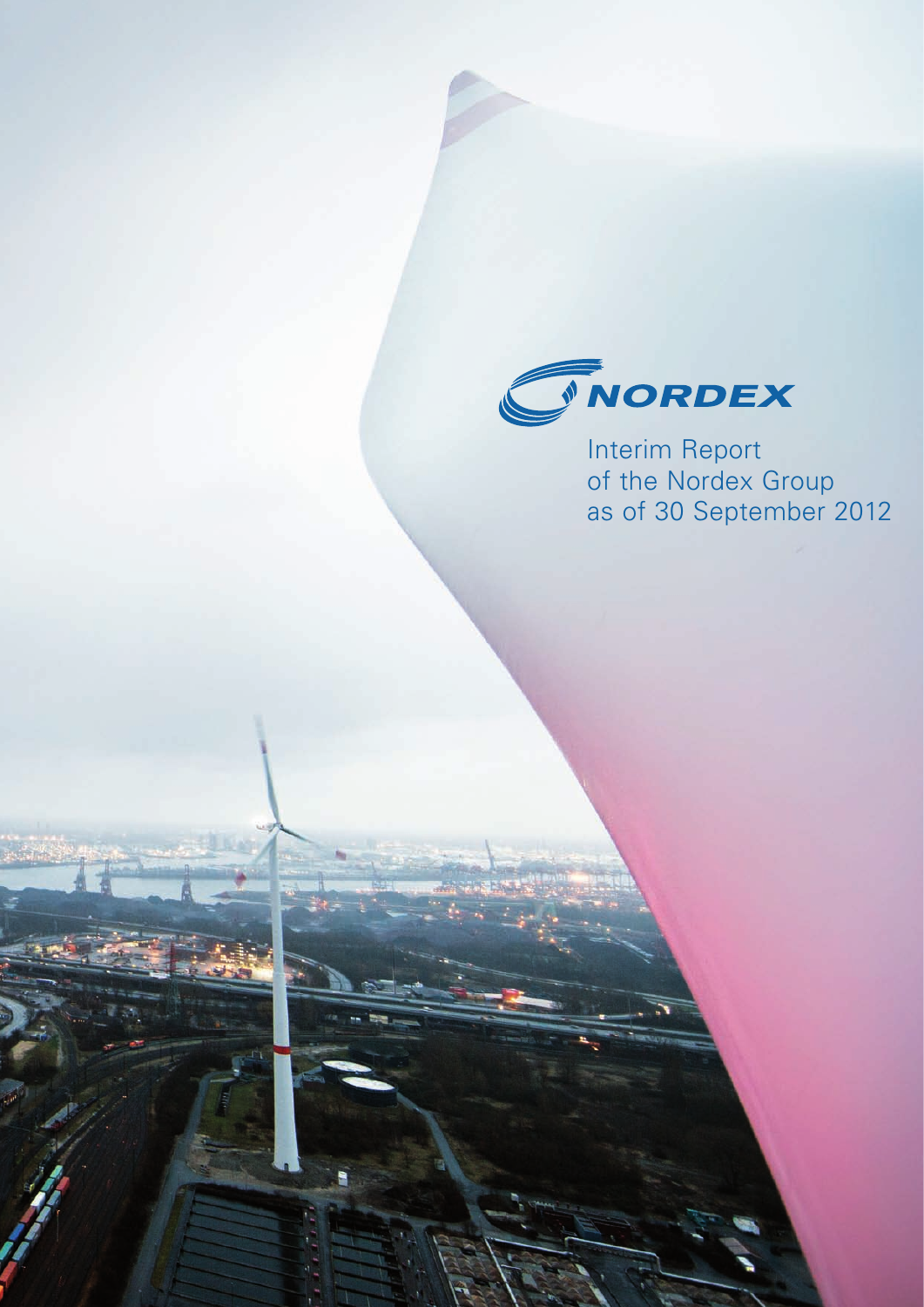

## **Contents**

- Key figures
- Preface
- The stock

#### **Consolidated interim management report as of 30 September 2012**

- 7 Economic conditions
- Business performance
- Results of operations and earnings
- Financial condition and net assets
- Capital spending
- Research and development
- Employees
- Risk and opportunities
- Outlook
- Events after the conclusion of the period under review

#### **Interim consolidated financial statements as of 30 September 2012**

- Consolidated balance sheet
- Consolidated income statement
- Consolidated statement of comprehensive income
- Consolidated cash flow statement
- Consolidated statement of changes in equity
- 20 Notes on the interim consolidated financial statement (IFRS)
- 21 Statement of changes in property, plant and equipment and intangible assets
- Group segment report
- Report on material transactions with related parties
- Supervisory Board/Management Board
- Financial calendar/statutory disclosures/disclaimer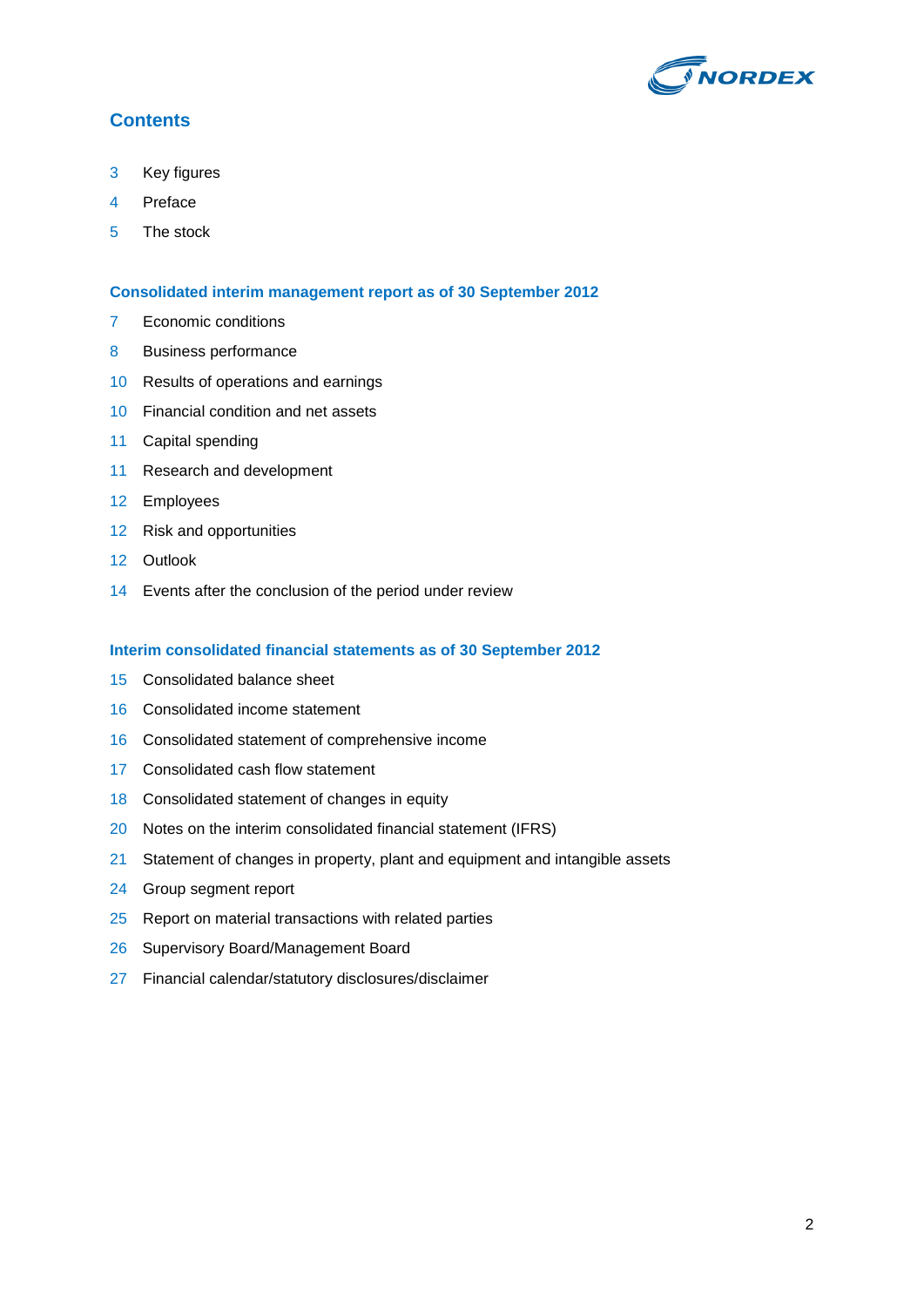

## **Key figures**

| <b>Earnings</b>       |                    | $01.01 -$<br>30.09.2012 | $01.01 -$<br>30.09.2011 |
|-----------------------|--------------------|-------------------------|-------------------------|
| <b>Sales</b>          | <b>EUR</b> million | 715.5                   | 668.2                   |
| <b>Total revenues</b> | <b>EUR</b> million | 750.4                   | 695.0                   |
| <b>EBITDA</b>         | <b>EUR</b> million | 25.1                    | 30.7                    |
| <b>EBIT</b>           | <b>EUR</b> million | 2.3                     | 11.0                    |
| Cash flow*            | <b>EUR</b> million | $-92.9$                 | 70.6                    |
| Capital spending      | <b>EUR</b> million | 36.9                    | 36.0                    |
| Consolidated net loss | <b>EUR</b> million | $-15.6$                 | $-0.6$                  |
| Earnings per share**  | <b>EUR</b>         | $-0.21$                 | 0.00                    |
| <b>EBIT</b> margin    | %                  | 0.3                     | 1.6                     |
| Return on sales       | $\frac{9}{6}$      | 0.3                     | 1.6                     |
|                       |                    |                         |                         |
| <b>Balance sheet</b>  |                    | 30.09.2012              | 31.12.2011              |
| <b>Total assets</b>   | <b>EUR</b> million | 1,064.5                 | 1,029.0                 |
| Equity                | <b>EUR</b> million | 357.2                   | 376.6                   |
| Equity ratio          | $\frac{9}{6}$      | 33.6                    | 36.6                    |
| Working capital       | <b>EUR</b> million | 258.3                   | 255.4                   |
|                       |                    |                         |                         |
| <b>Employees</b>      |                    | $01.01 -$<br>30.09.2012 | $01.01 -$<br>30.09.2011 |
| Employees             | Ø                  | 2,533                   | 2,660                   |
| Staff costs           | <b>EUR</b> million | 103.6                   | 102.6                   |

Sales per employee EUR thousand 282.5 251.2 Staff cost ratio 14.8

Order intake **EUR million** EUR million 640.4 708.5 Foreign business 89.0

**30.09.2012**

| *Change in cash and cash equivalents |  |
|--------------------------------------|--|

**Performance indicators** 

\*\* Based on a weighted average of 73.529 million shares (2011: 71.367 million shares)

**01.01.- 30.09.2011**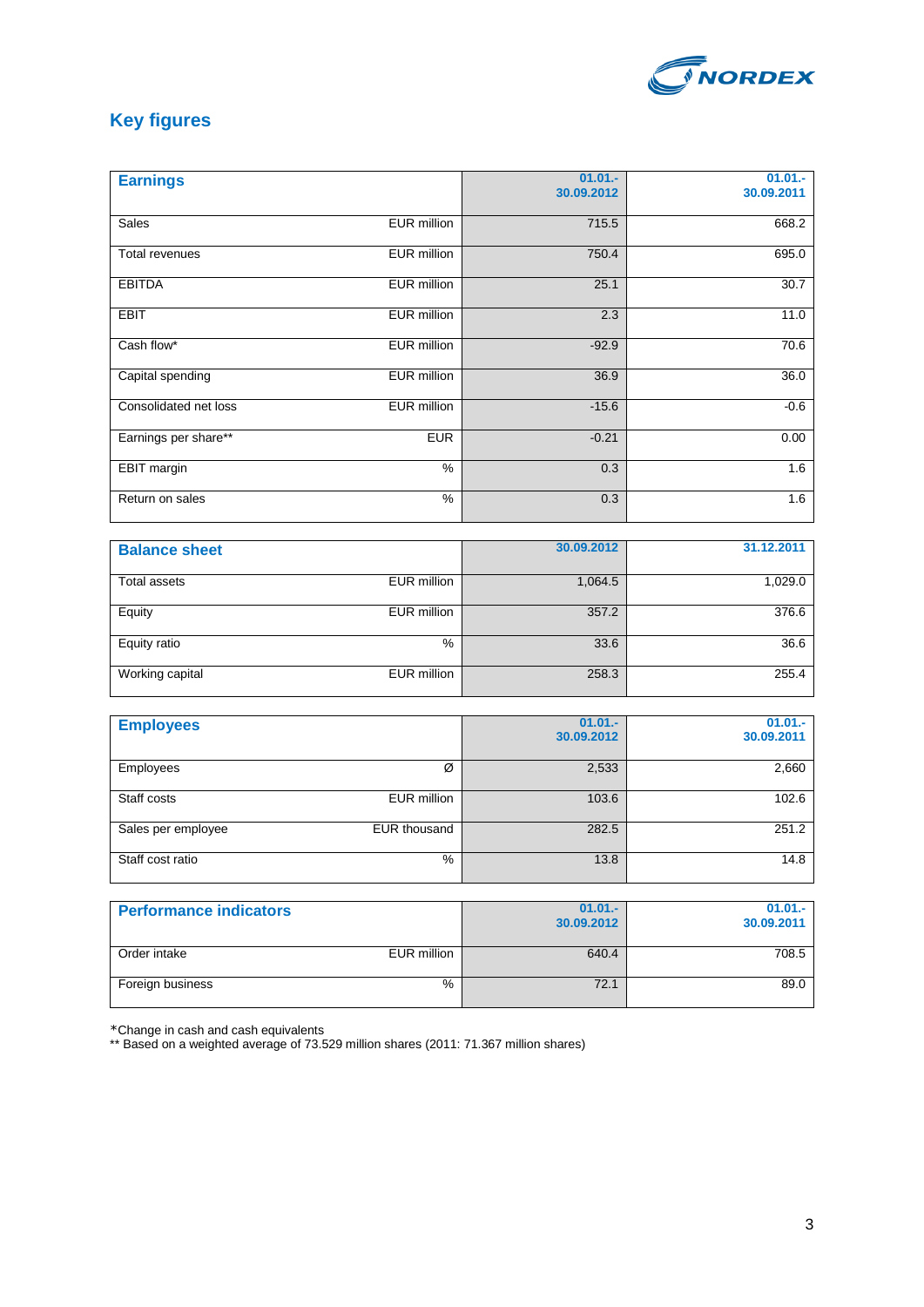

# Dear shareholders and business associates.

In the third quarter, we returned to profit as expected. We achieved this by substantially boosting sales and simultaneously keeping our structural costs firmly under control. Thus, operating profit came to over EUR 15 million in the third quarter, more than recouping the losses which had arisen in the first half of the year. This is an encouraging development, which will hopefully strengthen your confidence in us.

At the same time, this development highlights the fact that Nordex came under pressure in the previous two quarters primarily as a result of capacity utilisation shortfalls. This was particularly due to the challenging market conditions in the United States and China, where we faced above-average pressure on our prices. Furthermore, as a foreign medium-sized company, we had to contend with increasingly predatory competition from domestic players, particularly in the Chinese market.

On the other hand, I would like to stress our particularly favourable business performance in our core European market, where we achieved double-digit top-line growth accompanied by a further improvement in earnings quality and strong new business. We were also able to boost our US business during the year, coming close to breaking even.

However, what is important - and this was also mentioned in last quarter's report - we are stepping up our efforts to address the heightened supplier risks. For Example, we incurred unexpectedly high costs as a result of delays in deliveries of towers and rotor blades. We have launched numerous strategic initiatives in connection with our business reorientation to rectify this situation. Even so, these supplier problems mean that we need to reduce our earnings target to the lower end of the forecast range this year.

At the same time, we have decided as part of our strategy process to adjust our corporate structures this year to ensure that we achieve sustained profitable growth in all regions. We are currently reviewing whether this will necessitate any structural adjustments to our organisations in the United States and China.

My personal goal - which is shared by my colleagues on the Management Board - is for Nordex to maintain its position in the market. And we are convinced that with the new direction adopted in the late summer the Group has every chance of growing profitably.

Hamburg, November 2012

Yours sincerely,

Jürgen Zeschky Chief Executive Officer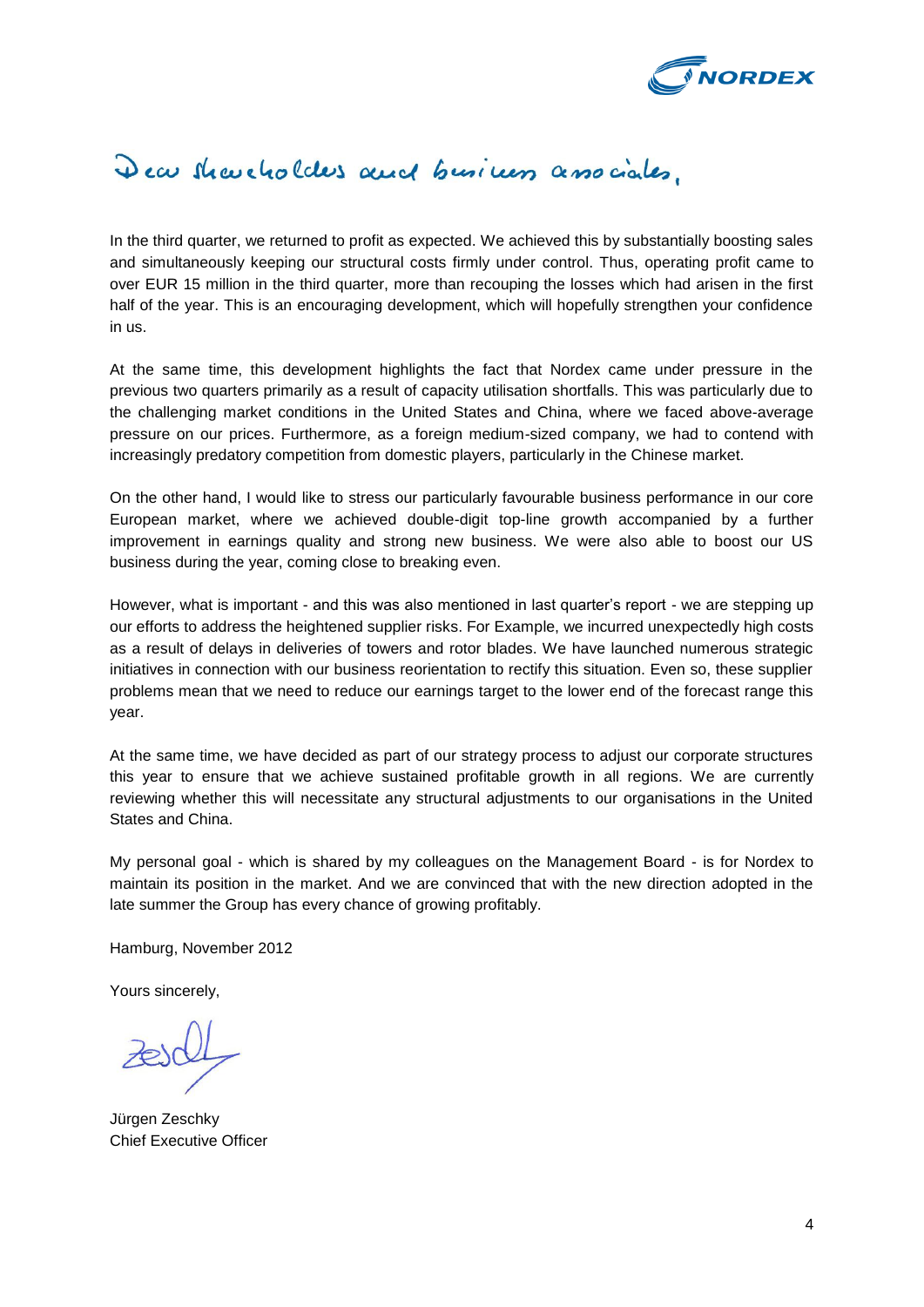

## **The stock**

According to the International Monetary Fund (IMF), economic growth has lost momentum in the course of the year. Whereas the emerging markets continued to expand swiftly, the developed economies cooled off again. This prompted the IMF to scale back its growth forecast for 2012 by 0.2 percentage points from 3.5% to 3.3% in October. This growth is being chiefly underpinned by the emerging markets, which should expand by 5.3% in the course of the year (April 2012 forecast: 5.6%). On the other hand, the industrialised economies will grow by only 1.3% (April 2012 forecast: 1.4%). The IMF projects a mild recession in the Eurozone with contraction of 0.4% (April 2012 forecast: -0.3%) as a consequence of the persistent sovereign debt crisis and continued difficult conditions in the financial markets.

Against the backdrop of economic uncertainty, the global benchmark indices developed unevenly. The DAX, the German blue chip benchmark index, closed at 7,216 points, at the end of September 2012, up 22.3% on the final day of trading in 2011. Deutsche Börse's technology index TecDax closed at 809 points on the same day, advancing by just over 18% compared with the end of 2011. On the other hand, the RENIXX, the global stock index for the renewable energies sector, fell to an all-time low of just under 149 points on 25 July 2012, closing the period at just under 174 points or 28% down on the end of 2011. This decline particularly reflects difficult conditions in the solar power segment.

Nordex SE stock was unable to shield itself from this trend in the renewable energies segment, remaining very volatile during the period under review. At EUR 3.16 at the end of the third quarter of 2012, it gained more than 7% compared with the end of the first half but was still 20% down on the end of 2011 (EUR 3.95). It reached a high of EUR 5.38 for the first nine months of 2012 on 6 February and a low of EUR 2.63 on 20 June.

Average daily trading volumes on the Xetra electronic trading platform came to just under 270,000 shares, down some 51% on the full-year average for 2011. In this connection, it should be noted that trading volumes in the previous year had been influenced by the equity issue in March.

In the course of the year, the Company attended various capital market conferences and events attracting international audiences. In addition, Nordex SE's entire Management Board attended a capital markets day in Frankfurt am Main, where it presented the new corporate strategy and mediumterm goals to more than 20 analysts and representatives of international banks. Moreover, Nordex reported on its recent performance at a telephone conference for analysts on 14 August 2012.

In addition, ongoing coverage by twelve research institutions and banks ensures that Nordex SE's business performance remains transparent. Information on Nordex stock as well as news, reports and presentations on the Company are available from the Investor Relations section of the Nordex Group's website at www.nordex-online.com/en/investor-relations.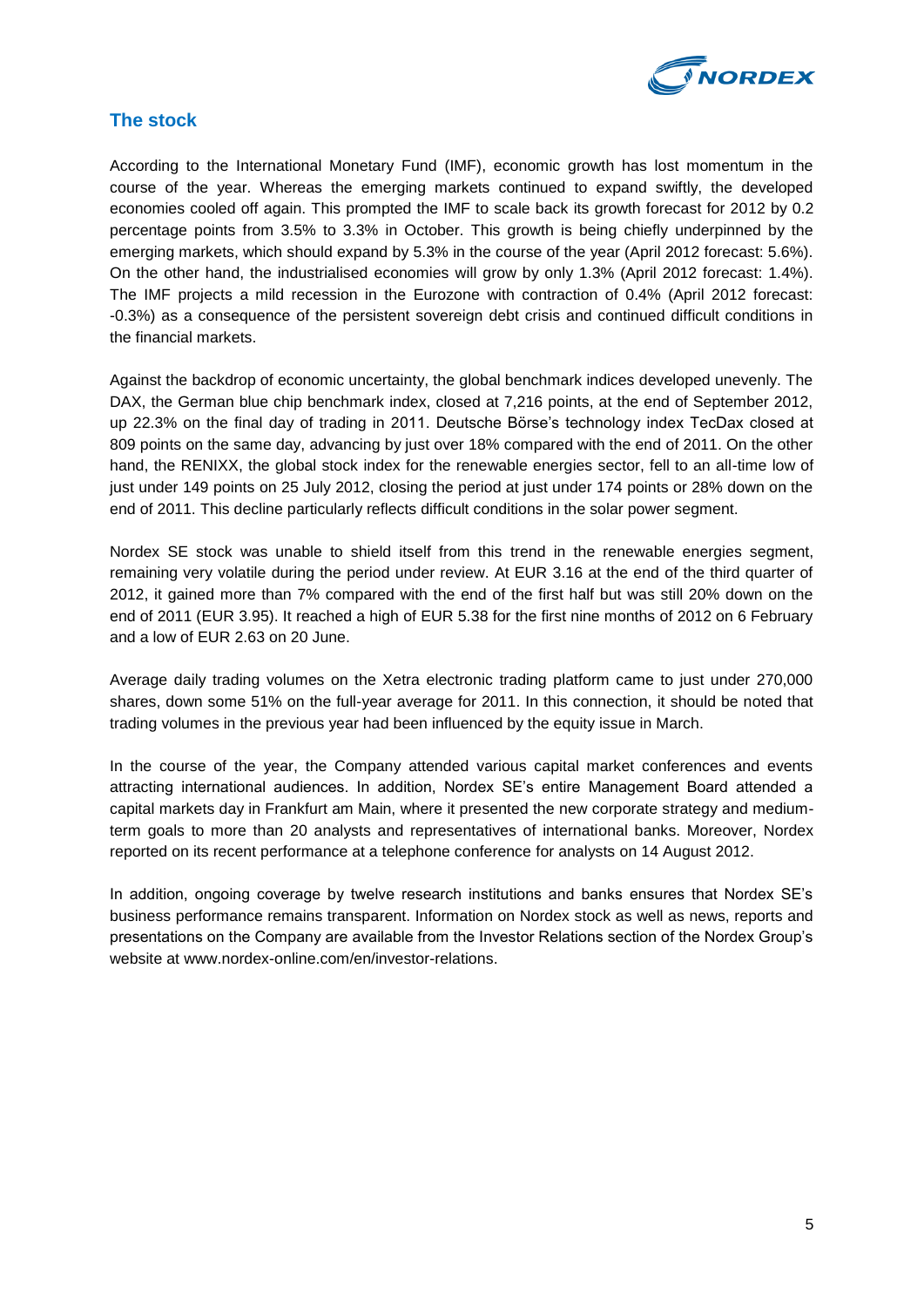



### **Performance of Nordex stock from 1 January 2012 until 30 September 2012**

Sources: Deutsche Börse; International Economic Forum Renewable Energies (IWR)

#### **Shareholder structure as of 30 September 2012**

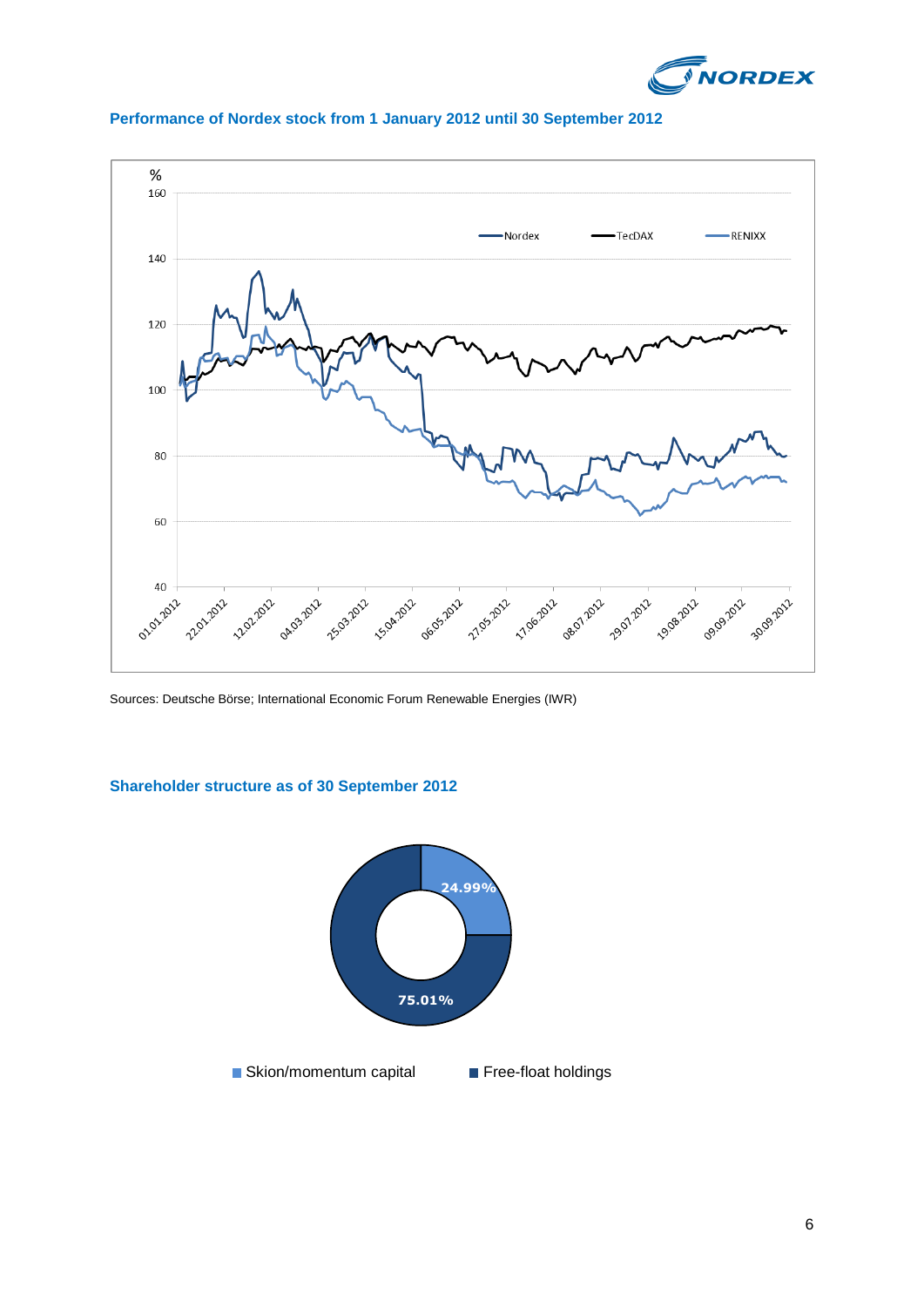

## **Consolidated interim management report as of 30 September 2012**

#### **Economic conditions**

Economic momentum weakened in the developed industrialised nations, while the emerging markets continued to grow sharply. This prompted the IMF to scale back its growth forecast for 2012 by 0.2 percentage points from 3.5% to 3.3% in October. This growth is being chiefly underpinned by the emerging markets, which should expand by 5.3% in the course of the year. On the other hand, the industrialised economies will expand by only 1.3%. Growth will be driven by the relatively stable conditions in the United States and Japan, with these two economies expected to expand by 2.2%. On the other hand, the IMF projects a mild recession in the Eurozone with contraction of 0.4% as a consequence of the persistent sovereign debt crisis and continued difficult conditions in the financial markets. Spurred by stable non-Eurozone foreign trade, the German economy has managed to buck the European trend with expected growth ranging from 0.8% (German federal government) to 0.9% (IMF).

During the period under review, the European Central Bank (ECB) cut its base rates by 0.25 percentage points to 0.75% in response to the financial crisis. Key rates in the United States are unchanged at 0.25%. At the end of the period under review, the euro was trading more firmly again at USD 1.286 and hence almost on a par with the level of USD 1.296 at the end of 2011.

Electricity prices in large parts of Europe have increased slightly in the year to date. At EUR 44.67/MWh, the average monthly price of base load electricity on the EEX (European Energy Exchange), which sets the prices for Central Europe, was up by just over 15% on the end of the previous quarter in September 2012 and around 4% higher than at the end of 2011. Prices of base load electricity quoted on the Scandinavian wholesale market Nord Pool came to EUR 25.38/MWh in September, on a par with the previous quarter, but returning to a higher level after hitting a multi-year low of EUR 13.70/MWh in July 2012.

After dropping to a low of USD 1.9/MMBTu (millions of British thermal units) in April 2012, gas prices in the United States rose again substantially in the period under review, climbing by just under 75% to USD 3.32/MMBTu by the end of September 2012. Consequently, this price, which is an important reference value for investments in new electricity production capacities, was just under 11% down on the end of 2011.

According to the German Engineering Association (VDMA), order receipts in the German plant and mechanical engineering sector were down 5% in the first nine months of 2012, with domestic demand contracting by 11% and foreign demand by only 2%. However, September order intake was up again substantially, rising by 11%.

Capital spending on and, thus, current demand for environmental technology and renewable energies continued to sag in the third quarter according to Bloomberg New Energy Finance (BNEF), with the volume of new investment contracting by 5% over the previous quarter or 20% over the previous year to USD 56.6 billion. With a decline of around 18%, Europe was in line with the sector trend, while cautious capital spending in the United States caused a drop of some 55% in new investments in the Americas. According to BNEF, spending on wind power came to around USD 15.7 billion, down from USD 19.9 billion in the same period of the previous year, equivalent to a decline of 21%.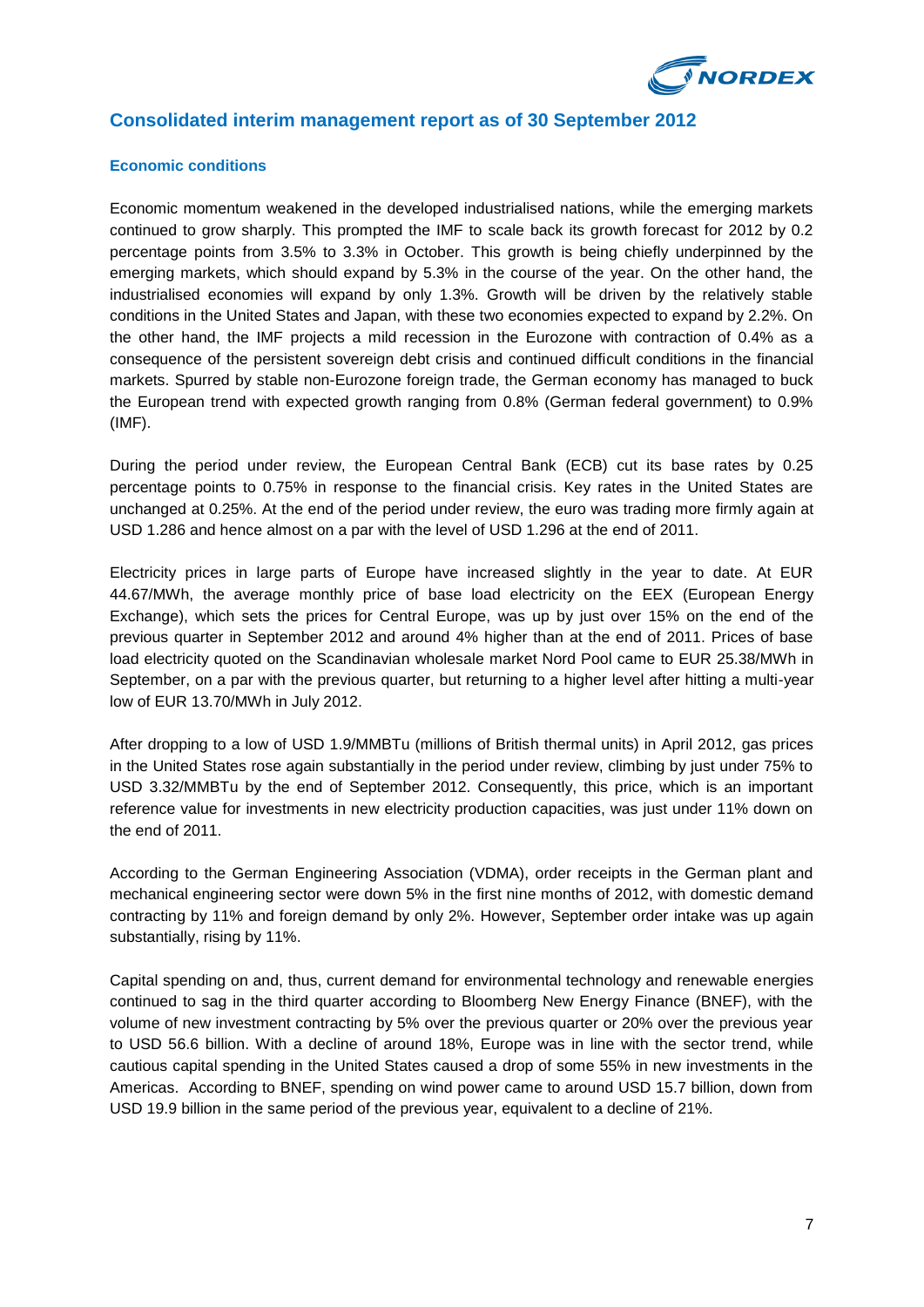

Despite more muted demand, the 100 GW mark in terms of installed wind power output was exceeded in the European Union at the end of September, with half of this capacity installed in the last six years alone. The United States, which is the world's second largest wind power market after China, also crossed a further threshold in summer 2012 with a total installed capacity of 50 GW in the wake of strong demand triggered by the imminent expiry of tax credits. All told, 4.7 GW had already been installed in the United States as of 30 September 2012, with a further 8.3 GW under construction.

The current sharp expansion is also reflected in the growth forecasts for the wind power industry published by Danish consulting and research company MAKE Consulting, which projects growth of just under 16%, equivalent to new installed capacity of 47.1 GW for this year. This expansion is being materially driven by the US market as well as Northern and Eastern Europe. Due to market contraction in the United States and in Southern Europe, MAKE Consulting expects demand to weaken by 5% to 44.5 GW in 2013, after which the industry should grow by 5 - 6% per year in the medium term at least until 2016.

#### **Business performance**

The volume of new firmly financed contracts received by Nordex in the first nine months of 2012 was down slightly on the same period in the previous year. New business came to EUR 640.4 million, down just under 10% on the year-ago figure of EUR 708.5 million due to project postponements. However, on the basis of publicly available data, Nordex still outperformed the wind power industry as a whole, which sustained high double-digit declines in some cases. Moreover, Nordex's new business in its core European remained stable, with order receipts declining by only around 4%.

There were two main reasons for the contraction: regulatory changes, which prompted investor restraint, and delays in project finance by banks. As well as this, the temporary uncertainty surrounding the remuneration system in France took its toll on Nordex's new business. This also resulted in a decline in new installations.

Nordex's consolidated sales amounted to EUR 715.5 million in the period under review (previous year: EUR 668.2 million), equivalent to an increase of just over 7%, which was underpinned in particular by the core European markets. Sales in Europe rose by 16%, whereas business volumes in Asia (down just under 64%) and America (down just under 8%) were lower than in the previous year. Accordingly, the share of sales contributed by European business widened from 73% in the previous year to 79%. The share of US business contracted from 23% to 19%, with the proportion of Asian business shrinking from 4% to 2%.

Service business accounted for around 12% of consolidated sales (previous year: 10%). The share of exports came to roughly 72% (previous year: 89%).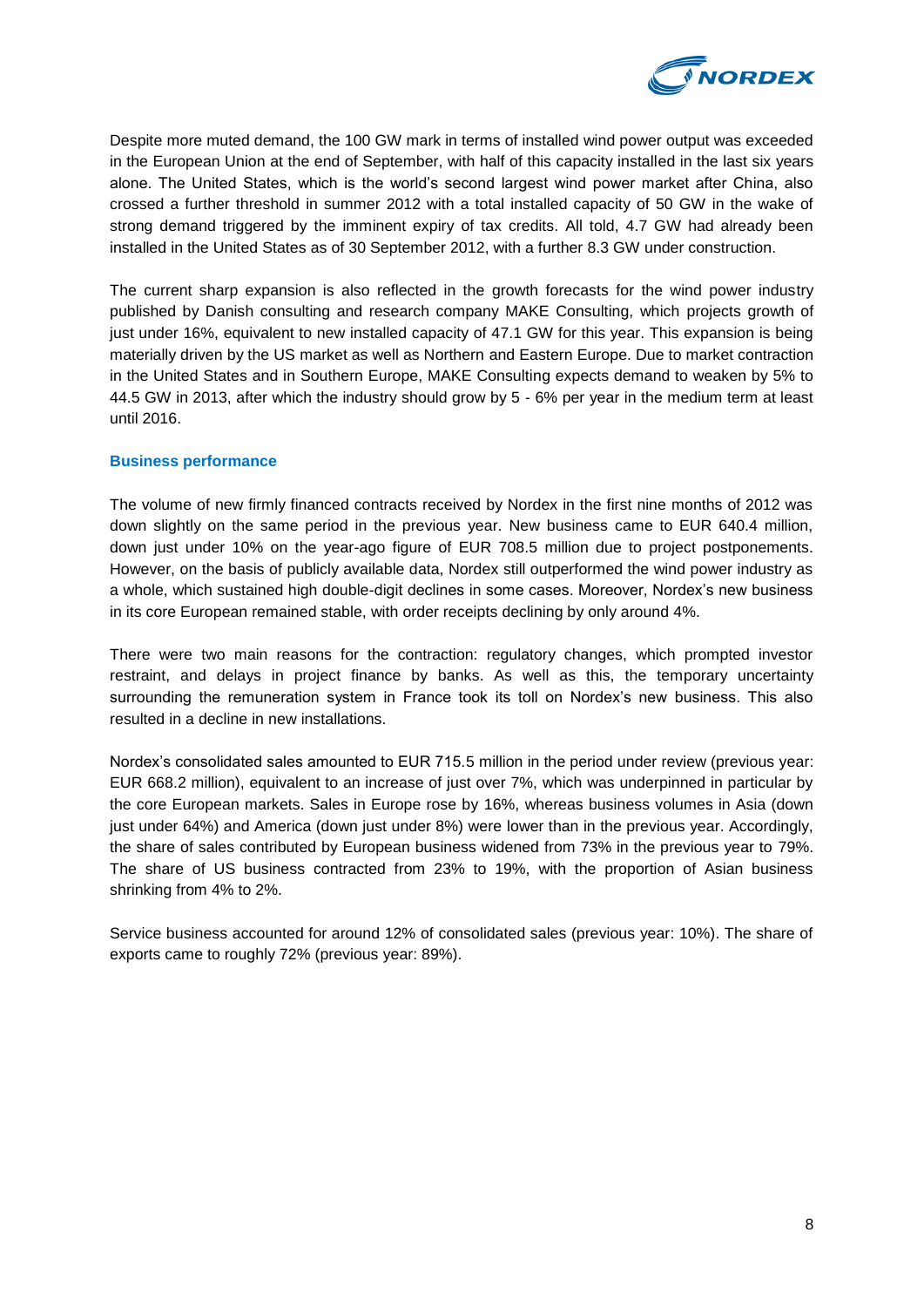

#### Turbine engineering sales by region

|         | $01.01 -$     | $01.01 -$  |
|---------|---------------|------------|
|         | 30.09.2012    | 30.09.2011 |
|         | $\frac{9}{6}$ | %          |
| Europe  | 79            | 73 ı       |
| America | 19            | 23         |
| Asia    |               |            |

Changes in inventories and other own work capitalised increased by 30.3% over the year-ago period to EUR 35.0 million chiefly due to changes of EUR 14.9 million in inventories. Total revenues climbed by just under 8% to EUR 750.4 million.

Turbine production output contracted slightly by 4.7% over the previous year to 611.5 MW (previous year: 641.5 MW). Although output in Europe widened by 12.3%, capacity utilisation in the United States (down 15.4%) and in China (down 7.6%) was weaker than in the same period of the previous year. At 195 MW, rotor blade production was 14% up on the previous year (171 MW).

In the first three quarters of 2012, Nordex installed new capacity of around 571.4 MW for its customers, a decline of just under 19% over the previous year's figure of 703.5 MW. This was a result of delays in the delivery of towers and rotor blades by external suppliers. Europe accounted for 66% of total installed capacity, followed by America with 25% and Asia with 9%.

#### Production output

|                        | $01.01 -$  | $01.01 -$  |
|------------------------|------------|------------|
|                        | 30.09.2012 | 30.09.2011 |
|                        | <b>MW</b>  | <b>MW</b>  |
| Turbine assembly       | 611.5      | 641.5      |
| of which Europe        | 457.5      | 410,0      |
| of which United States | 137.5      | 162.5      |
| of which China         | 16.5       | 69.0       |
| Rotor blade production | 195.0      | 171.0      |
| of which Europe        | 195.0      | 131.0      |
| of which China         | 0.0        | 40.0       |

Firmly financed orders amounted to EUR 735.1 million at the end of the quarter and were therefore up just under 43% on the previous year's figure of EUR 515.0 million. European projects account for just over 90% of these orders.

Nordex had gained further orders valued at around EUR 1.6 billion (previous year: EUR 1.4 billion) as of the reporting date. These contingent orders comprise delivery contracts or corresponding master contracts which do not yet satisfy all criteria for immediate commencement. All told, order books amounted to EUR 2.3 billion (previous year: EUR 1.8 billion).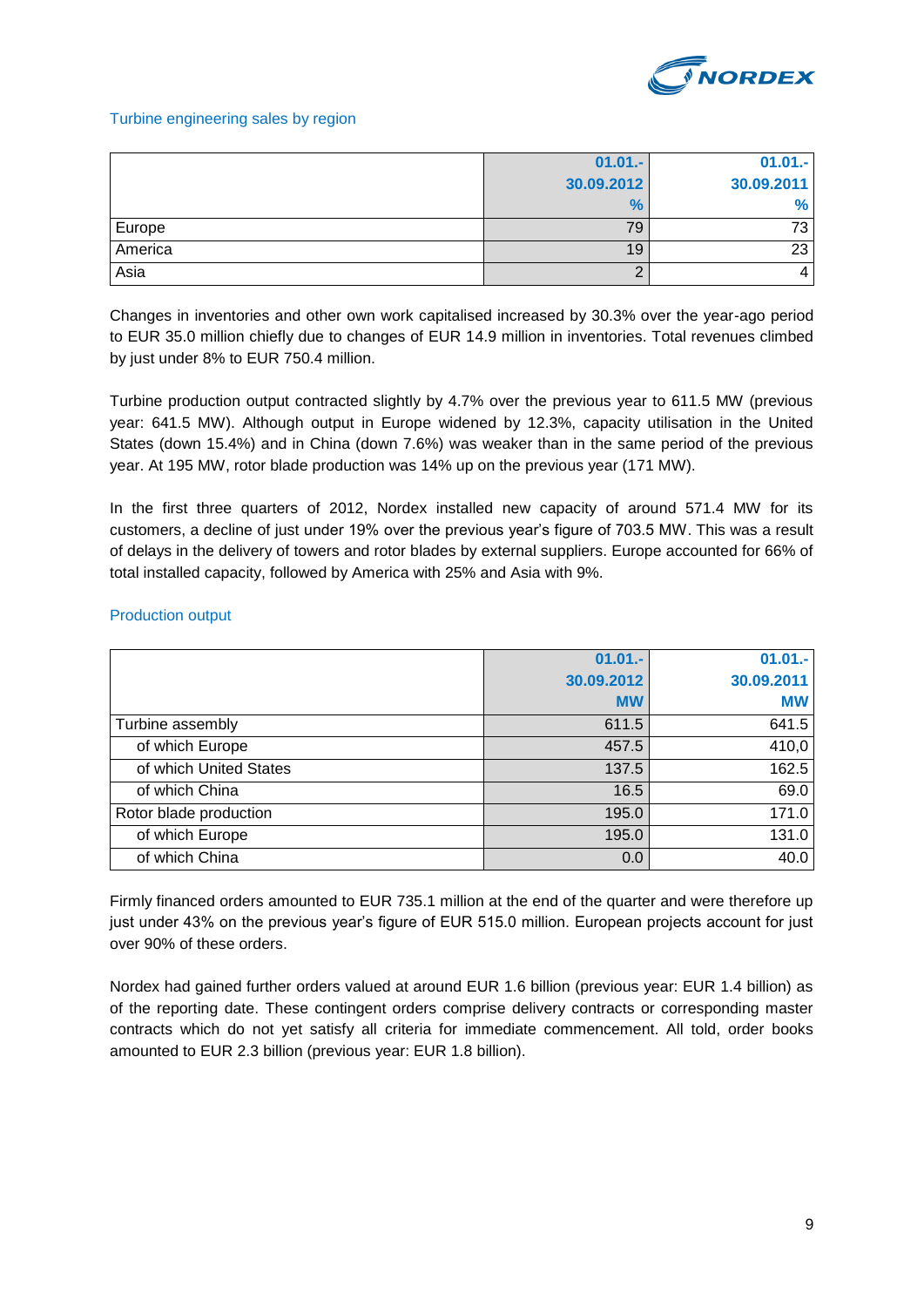

#### **Results of operations and earnings**

Earnings before interest and taxes (EBIT) rose by 64% to EUR 15.4 million in the third quarter (third quarter of 2011: EUR 9.4 million). As a result, Nordex was able to fully recoup the loss of EUR 13.1 million which it had sustained in the first half of 2012 and generate total EBIT of EUR 2.3 million (previous year: EUR 11 million) in the first nine months of the year. A substantial profit was earned in the Europe segment, whereas the operating loss in Asia widened, while Nordex USA came close to breakeven.

The sharp increase in the EBIT margin to 4.9% during the year was materially driven by economies of scale achieved as a result of increased capacity utilisation. With structural costs only minimally higher, sales in the third quarter rose by 28.9% over the previous quarter.

Over the nine-month period, the staff cost ratio contracted by 100 basis points, while other operating expenses dropped by EUR 13.2 million. This favourable trend was the result of the cost-cutting programme which had been launched in the previous year. All told, structural costs without depriciation contracted by 5.7% in the period under review. In line with expectations, the gross margin shrank to 23.2% (previous year: 27.2%) primarily as a result of the persistent pressure on prices, which have since largely stabilised at a low level.

Finance expense climbed to EUR 17.8 million as of the reporting date (previous year: EUR 10.5 million), causing consolidated net loss to widen to EUR 15.6 million (previous year: EUR 0.6 million). However, net profit rose to EUR 7.7 million in the third quarter (third quarter of 2011: EUR 3.4 million).

|                         | $01.01 -$          | $01.01 -$          | <b>Change</b> |
|-------------------------|--------------------|--------------------|---------------|
|                         | 30.09.2012         | 30.09.2011         |               |
|                         | <b>EUR million</b> | <b>EUR million</b> | $\frac{9}{6}$ |
| Staff costs             | 103.6              | 102.6              | 1.0           |
| Other operating expense | 45.7               | 55.8               | $-18.1$       |
| net of other operating  |                    |                    |               |
| income                  |                    |                    |               |
| <b>Total</b>            | 149.3              | 158.4              | $-5.7$        |

#### Structural costs

#### **Financial condition and net assets**

As of 30 September 2012, the Nordex Group had an equity ratio of 33.6% (31 December 2011: 36.6%). At EUR 1,064.5 million, total assets were slightly up on the previous year (31 December 2011: EUR 1,029.0 million).

As expected, cash and cash equivalents were down compared with the end of 2011, the primary reason for this being expenses associated with first-stage processing and sourcing for projects scheduled for short-term completion. As a result, cash and cash equivalents dropped to EUR 120.3 million (31 December 2011: EUR 212.0 million). This situation is also reflected in inventories, which rose by 17.3% to EUR 266.8 million (31 December 2011: EUR 227.4 million). At the same time, trade receivables and future receivables from construction contracts climbed by EUR 60.3 million or 23.2% to EUR 320.4 million (31 December 2011: EUR 260.1 million). On the other hand, trade payables rose by EUR 65.2 million or 59.4% to EUR 174.9 million (31 December 2011: EUR 109.7 million). In line with this, tax refund claims increased by EUR 11.5 million to EUR 28.2 million.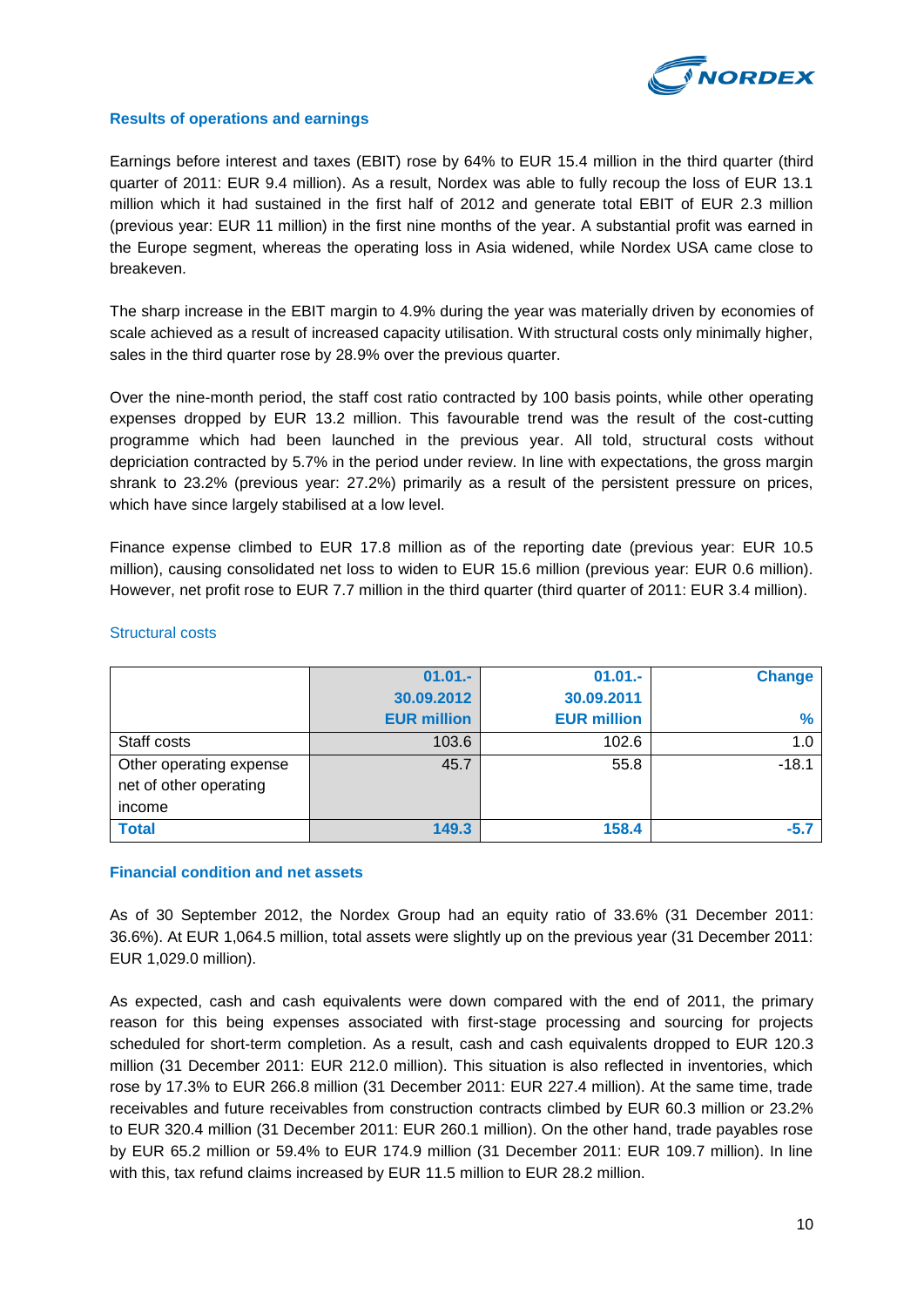

This development is also reflected in working capital, which rose to EUR 258.3 million at the end of the period under review, thus slightly exceeding the figure recorded at the end of 2011 (31 December 2011: EUR 255.4 million).

In the period under review, there was a net cash outflow from operating activities of EUR 32.7 million (30 September 2011: net cash outflow of EUR 62.8 million). This performance over the course of the year is typical for the industry. Even so, with its efficient working capital management, Nordex was able to reduce the net cash outflow from operating activities compared with the previous year.

#### **Capital spending**

Capital spending on property, plant and equipment and intangible assets was up by 2.5% on the first three quarters of 2011, amounting to EUR 36.9 million in the period under review (previous year: EUR 36.0 million). The main focus was on product development and development expenses totalling EUR 20.0 million (previous year: EUR 18.7 million) were capitalised. In addition, there was an increase of EUR 16.4 million in property, plant and equipment. The focus here was on prepayments made and assets under construction, e.g. production facilities for the planned internal assembly of the N117 rotor blade and adjustments to production activities in China.

#### **Research and development**

In the period under review, engineering activities concentrated on new onshore turbines as well as the development of and enhancements to individual system components.

The focus in the current GAMMA Generation range was on further improvements to turbine efficiency. After the successful completion of the main certification procedures for the N117/2400 weak-wind turbine, series production commenced on schedule in July 2012. During the period under review, Nordex mounted a further test version of the N117/2400 on a 120-m tower, the tallest steel tube tower which it has ever used. In addition, work on two N117/2400 turbines fitted to a 141-m concrete/steel hybrid tower reached an advanced stage, as did the execution of the first major commercial N117 project.

Using the results obtained in field testing during the second winter period, Nordex continued field work on the Nordex Anti-Icing-System in order to protect its competitive lead for turbines for use in cold regions (cold climate version).

With respect to the new turbine development, work was stepped up on new onshore turbines for strong (wind class IEC Ia) and medium (wind class IEC IIa) wind locations. The detailed engineering phase has now commenced. This new turbine platform should achieve a further double-digit increase in annual yields.

Engineering activities are continuing to play a key role in the Group-wide cost-cutting programme. Thus, measures affecting the design of the tower, nacelle and rotor blade have been defined and adopted to harness further potential for optimising costs.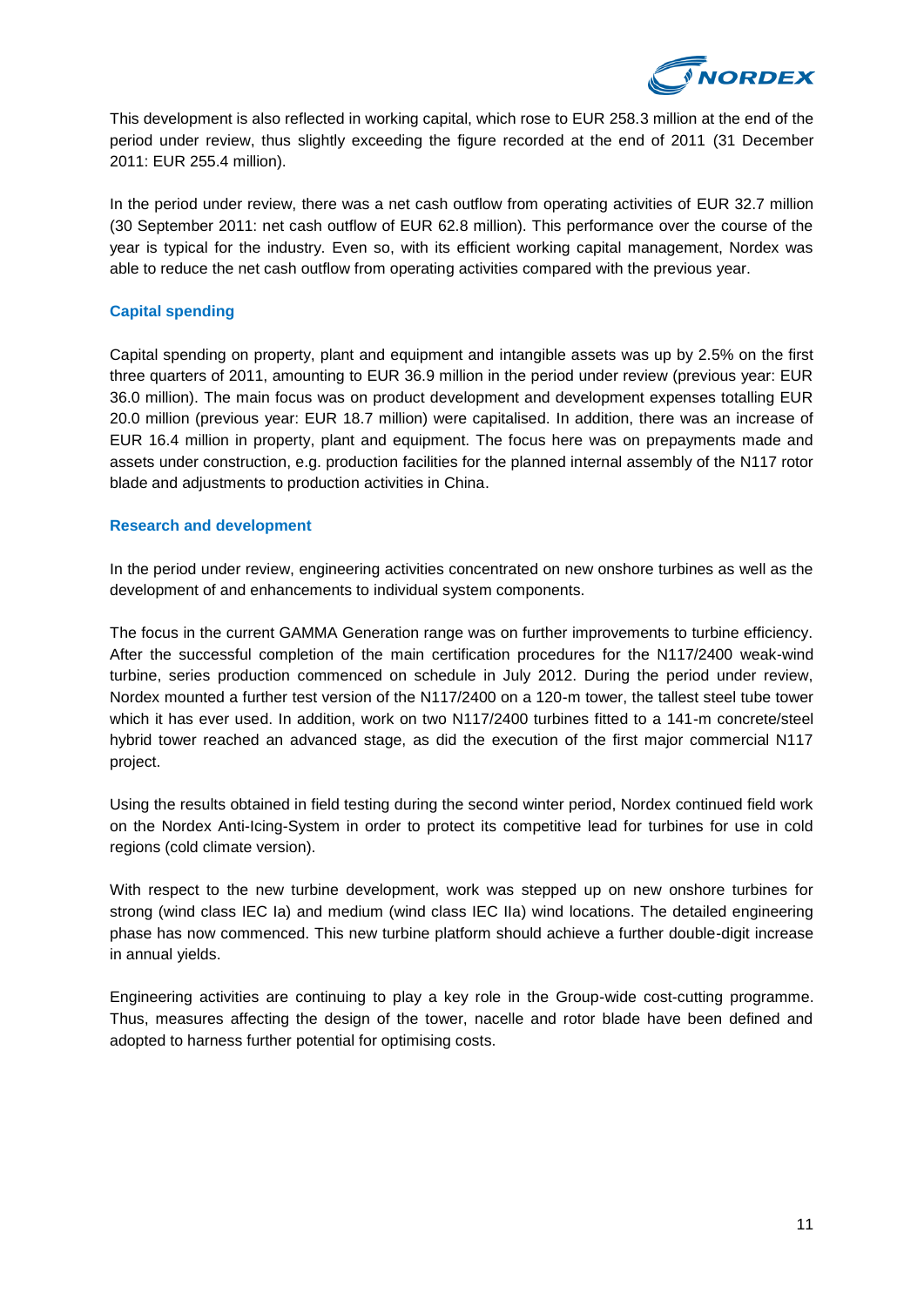

#### **Employees**

As of the reporting date, the Nordex Group had 2,560 employees, a decrease of 5.6% over the previous year (30 September 2011: 2,711). The decline is due to the effects of the reorganisation programme launched in the third quarter of 2011, which focused on Europe. The headcount in this region dropped by more than 7% from 2,124 (30 September 2011) to 1,975 at the end of the third quarter of 2012. The regional distribution of employees was largely unchanged over the previous quarter: 77% of Nordex's employees were based in Europe (30 September 2011: 78%), just under 15% in Asia (30 September 2011: 14%) and around 8% in the United States (30 September 2011: 8%). In addition, active small team located in South Africa is working to establish local business in that market.

#### **Risks and opportunities**

The challenging situation in the financial markets is continuing to impact component suppliers, producers and buyers of wind power systems and thus all main participants in the sector. Nordex SE also faces heightened procurement and credit risks. The latter aspect also plays a role in current rollover funding negotiations. The Nordex Group's syndicated loan is due for renewal by May 2013 at the latest after a period of six years. This facility is primarily used for bank guarantees to cover liabilities towards customers.

In addition, a heightened project execution risk has arisen in the fourth quarter of 2012 due to the large volume of planned construction projects as well as the market launch of the new N117/2400. Special reporting activities have been implemented to monitor all these activities and additional project teams deployed to mitigate the risks.

Following the review and temporary suspension of feed-in remuneration in the core French market, this market remained inactive for over three months. Accordingly, it was not possible to achieve the sales volumes which had been planned, especially for Nordex's own project development activities. Further legislative amendments currently being discussed in countries such as Germany, Italy and Poland are contributing to investor uncertainty and may also cause planned contracts to be postponed; similarly, there is a risk of delays in the tender processes in South Africa.

In the period under review, there were no other material changes in the risks to the Group's expected performance described in detail in the Nordex SE annual report for 2011.

There are no risks to the Group's going-concern status. Nor are any discernible at the moment.

#### **Outlook**

In response to various downside scenarios, the IMF again scaled back its forecasts for global economic growth at the beginning of October 2012. Accordingly, it now expects the global economy to expand by 3.3% in 2012 and by 3.6% in 2013. Thus, it has lowered its previous expectations by 0.2 and 0.3 percentage points, respectively. Growth is still being underpinned by the emerging markets with expansion rates of 5.3% and 5.6%, respectively, in the two years. This contrasts with the industrialised nations, where gross domestic product will grow by only 1.3% and 1.5%, respectively. However, according to the German federal government, growth of the German economy will be somewhat weaker, amounting to 0.8% this year and 1% in 2013. The main risk factors remain the Eurozone crisis, uncertainty in the financial markets, general spending restraint and the unclear future direction of US budgetary policies under the new administration.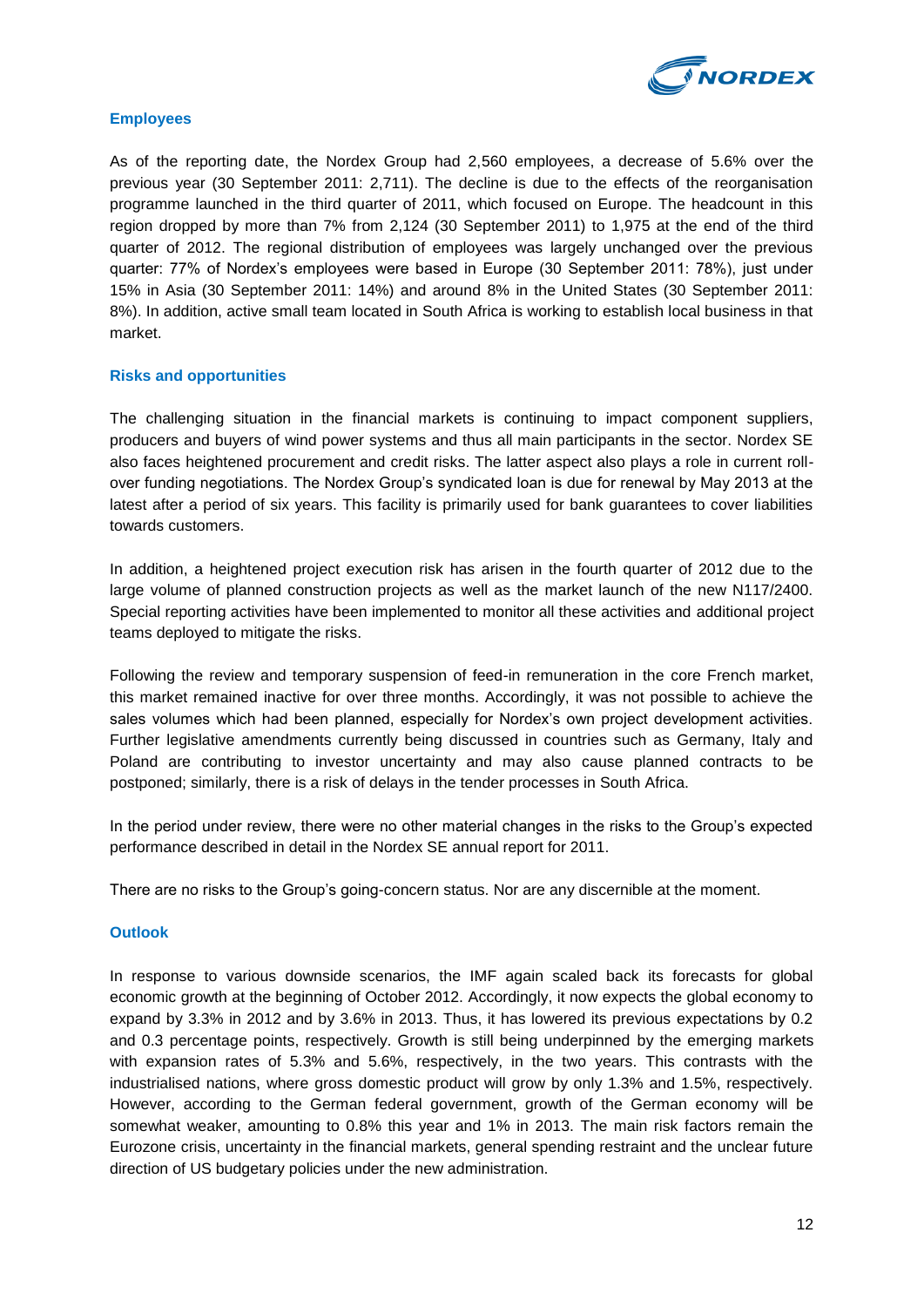

The ifo index, a key indicator of sentiment in the German economy, fell for the sixth consecutive month in October 2012. Whereas expectations for the coming six months have stabilised, the companies surveyed are again more pessimistic about their current situation. With the exception of the United States, the main purchasing manager indices in the industrialised nations were all down in the period under review.

Danish consulting and research company MAKE Consulting projects growth of 16% in the wind power industry this year, equivalent to new capacity installed of 47.1 GW. This growth is largely being underpinned by special conditions in the US market as well as expansion in Northern and Eastern Europe. After a lull in 2013 with an increase of around 44.5 GW, MAKE forecasts moderate growth of 5 - 6% per year until at least 2016.

However, this growth is contingent upon the existence of a reliable legal framework for the support and feed-in tariffs of renewable energies. In this connection, legislative amendments are either being discussed or have already been implemented in Nordex's core European markets such as Germany, Poland, Italy and the United Kingdom. With respect to the US market, there is still no decision on whether and - in the event of a renewal - for what period the tax credits, which expire at the end of the year, will continue.

Against this background, Nordex is currently examining the need for structural adjustments to its operations in the United States and China. The aim is to avoid possible costs for the company associated with underutilisation of capacity in the medium term. The company will decide on any measures which may be necessary to achieve this in December 2012. This may give rise to additional provisioning requirements, which would lead to extraordinary charges in 2012.

Nordex continues to expect that full-year sales will grow to EUR 1.0 - 1.1 billion in 2012. However, the target of EUR 1.1 billion will only be achieved if the projects which were postponed in the first half of the year can be executed at a swifter rate. These postponements had been caused by delays in bank approvals for finance for customer projects as well as delivery shortfalls on the part of Nordex's suppliers. Management now assumes that operating earnings will be achieved at the lower end of the target range. In view of delays in the delivery of towers and rotor blades, which caused unforeseen additional expense, Nordex now projects a full-year EBIT margin of around 1%, down from the original target range of 1 - 3%.

Order receipts should come to EUR 1.0 - 1.1 billion this year. The Management Board assumes that the top end of this target corridor will be achieved due to contracts already signed or confirmed in the fourth quarter. Nordex wants to reduce its working capital ratio at the end of 2012 compared with the previous year (31 December 2011: 27.6%). This will be particularly aided by the new policy of "just-intime production".

Firmly financed orders stood at EUR 735.1 million as of 30 September 2012 (30 June 2012: EUR 873.4 million) and will therefore be sufficient to ensure capacity utilisation in Europe beyond the first quarter of 2013. In addition, Nordex held contingent orders of EUR 1.6 billion as of the balance sheet date. However, these are contracts for which not all conditions required for direct execution have yet been fulfilled.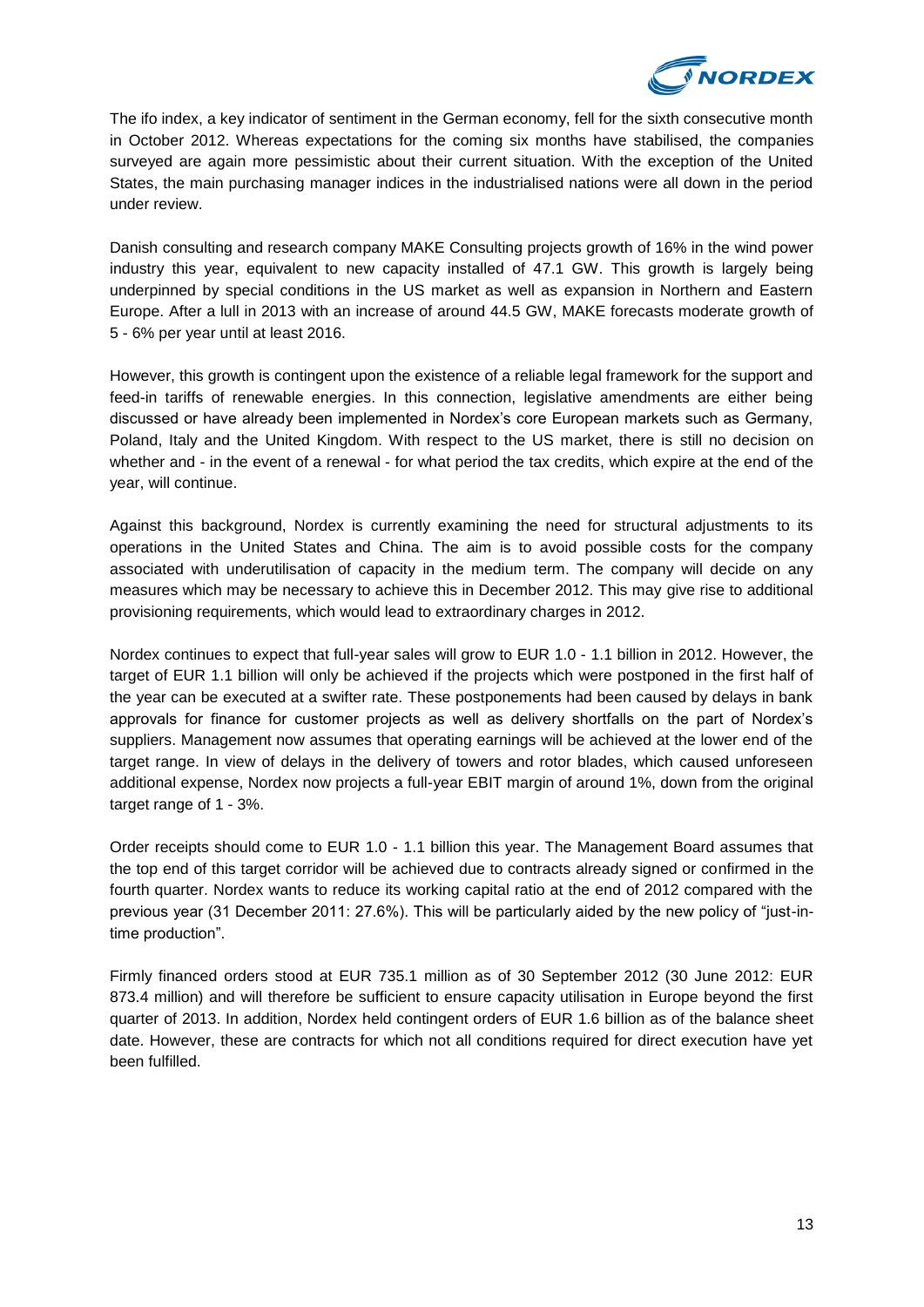

#### **Events after the conclusion of the period under review**

After three and a half years of service, Dr. Marc Sielemann has stepped down from the position of Chief Operating Officer of Nordex SE at his own wish and by mutual agreement with the Supervisory Board as he wishes to pursue new career options. The Company has taken this opportunity to reduce the size of its Management Board to three members. CEO Dr. Jürgen Zeschky will be assuming responsibility for Dr. Sielemann's duties. During his tenure with Nordex, Dr. Sielemann implemented modern continuous flow production principles, which enabled production costs to be reduced substantially.

In November 2012, Nordex received a contract for the assembly of the Dorper wind farm. With an output of 100 MW, this is one of the largest contracts awarded in South Africa to date and constitutes an important reference project for Nordex. In preparation for this project, Nordex has established a subsidiary in Cape Town, which is now to be expanded.

On 17 October 2012, Nordex was awarded a contract for the construction of a wind farm to be used to supply the BMW production plant in Leipzig with electricity. The wind farm comprises four N100/2500 multi-megawatt turbines and will be completed in spring 2013 to produce clean power for use by the automobile factory.

On 31 October 2012, Nordex received a further contract from SüdWestStrom, a company owned by various German municipal utilities. It will build the Suckow wind farm located in Mecklenburg-West Pomerania for this customer, comprising 13 N100/2500 turbines.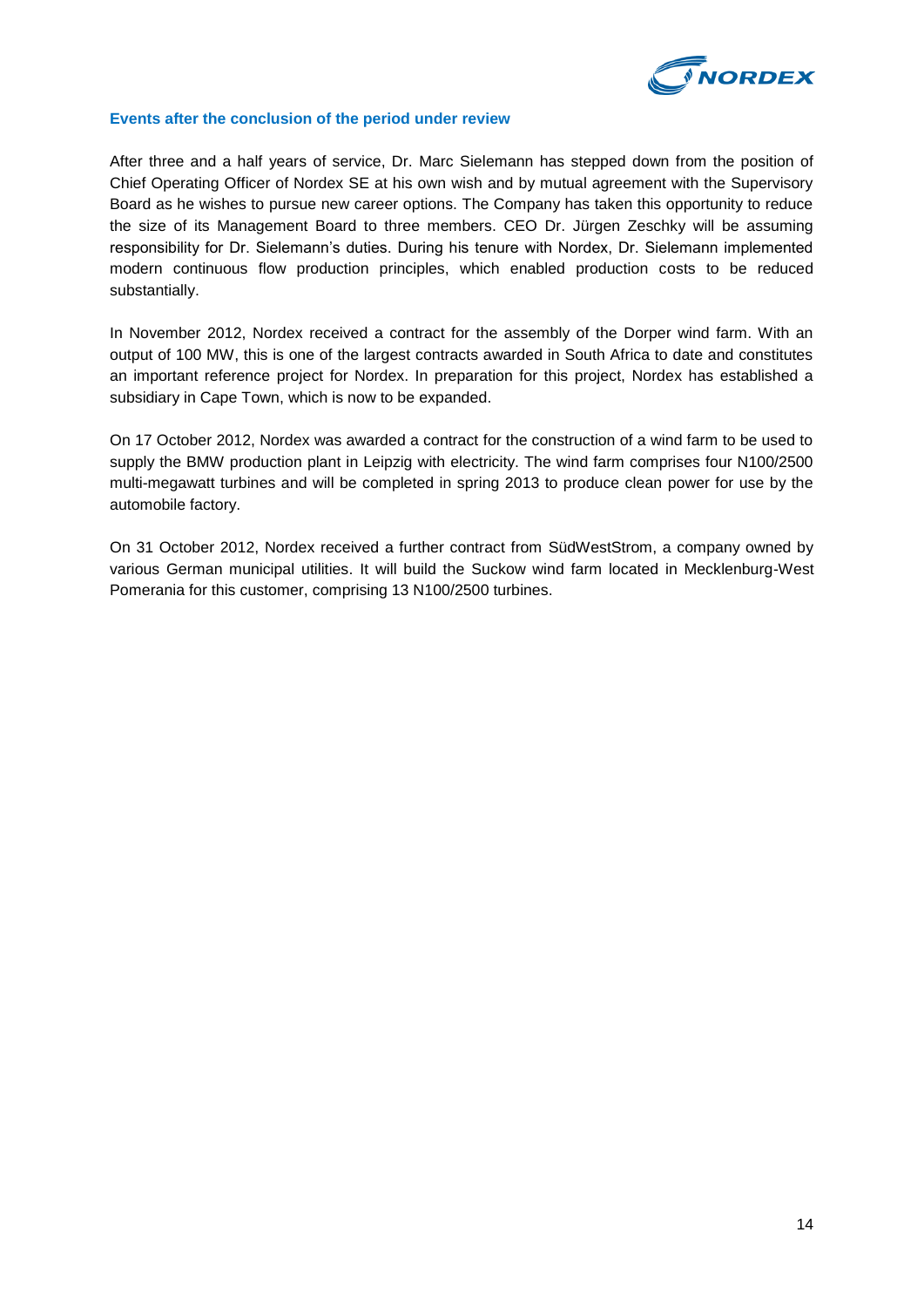

## **Consolidated balance sheet**

as of 30 September 2012

| <b>Assets</b>                                   | 30.09.2012          | 31.12.2011          |
|-------------------------------------------------|---------------------|---------------------|
|                                                 | <b>EUR thousand</b> | <b>EUR thousand</b> |
| Cash and cash equivalents                       | 120,261             | 211,977             |
| Trade receivables and                           |                     |                     |
| future receivables from construction contracts  | 320,371             | 260,078             |
| Inventories                                     | 266,778             | 227,422             |
| Income tax refund claims                        | 0                   | 276                 |
| Other current financial assets                  | 21,813              | 22,744              |
| Other current non-financial assets              | 53,015              | 37,719              |
| <b>Current assets</b>                           | 782,238             | 760,216             |
| Property, plant and equipment                   | 137,517             | 133,915             |
| Goodwill                                        | 11,648              | 11,648              |
| Capitalised development expense                 | 74,047              | 62,140              |
| Other intangible assets                         | 3,648               | 5,532               |
| <b>Financial assets</b>                         | 4,641               | 5,289               |
| Investments in associates                       | 7,639               | 7,263               |
| Other non-current financial assets              | 1,285               | 2,250               |
| Other non-current non-financial assets          | 10                  | 4                   |
| Deferred income tax assets                      | 41,834              | 40,730              |
| <b>Non-current assets</b>                       | 282,269             | 268,771             |
| <b>Assets</b>                                   | 1,064,507           | 1,028,987           |
|                                                 |                     |                     |
| <b>Equity and liabilities</b>                   | 30.9.2012           | 31.12.2011          |
|                                                 | <b>EUR thousand</b> | <b>EUR thousand</b> |
| Current bank borrowings                         | 28,989              | 76,239              |
| Trade payables                                  | 174,948             | 109,744             |
| Income tax liabilities                          | 2,962               | 4,315               |
| Other current provisions                        | 50,770              | 54,064              |
| Other current financial liabilities             | 16,270              | 174,962             |
| Other current non-financial liabilities         | 205,456             | 174,123             |
| <b>Current liabilities</b>                      | 479,395             | 593,447             |
| Non-current bank borrowings                     | 27,416              | 0                   |
| Pensions and similar obligations                | 873                 | 862                 |
| Other non-current provisions                    | 17,234              | 21,941              |
| Other non-current financial liabilities         | 166,303             | 14,762              |
| Other non-current non-financial liabilities     | 2,179               | 4,634               |
| Deferred income tax liabilities                 | 13,889              | 16,788              |
| <b>Non-current liabilities</b>                  | 227,894             | 58,987              |
| Subscribed capital                              | 73,529              | 73,529              |
| Share premium                                   | 205,018             | 204,798             |
| Other retained earnings*                        | $-11,550$           | $-10,530$           |
| Cash-flow hedges                                | $-777$              | 0                   |
| Foreign-currency adjustment item                | 2,483               | 3,247               |
| Consolidated net profit/loss carried forward    | 103,318             | 103,318             |
| Consolidated net profit/loss                    | $-15,078$           | 0                   |
| Share in equity                                 |                     |                     |
| attributable to parent company's equity holders | 356,943             | 374,362             |
| Non-controlling interests                       | 275                 | 2,191               |
| <b>Equity</b>                                   | 357,218             | 376,553             |
| <b>Equity and liabilities</b>                   | 1,064,507           | 1,028,987           |

\*Miscellaneous equity components and other retained earnings have been combined.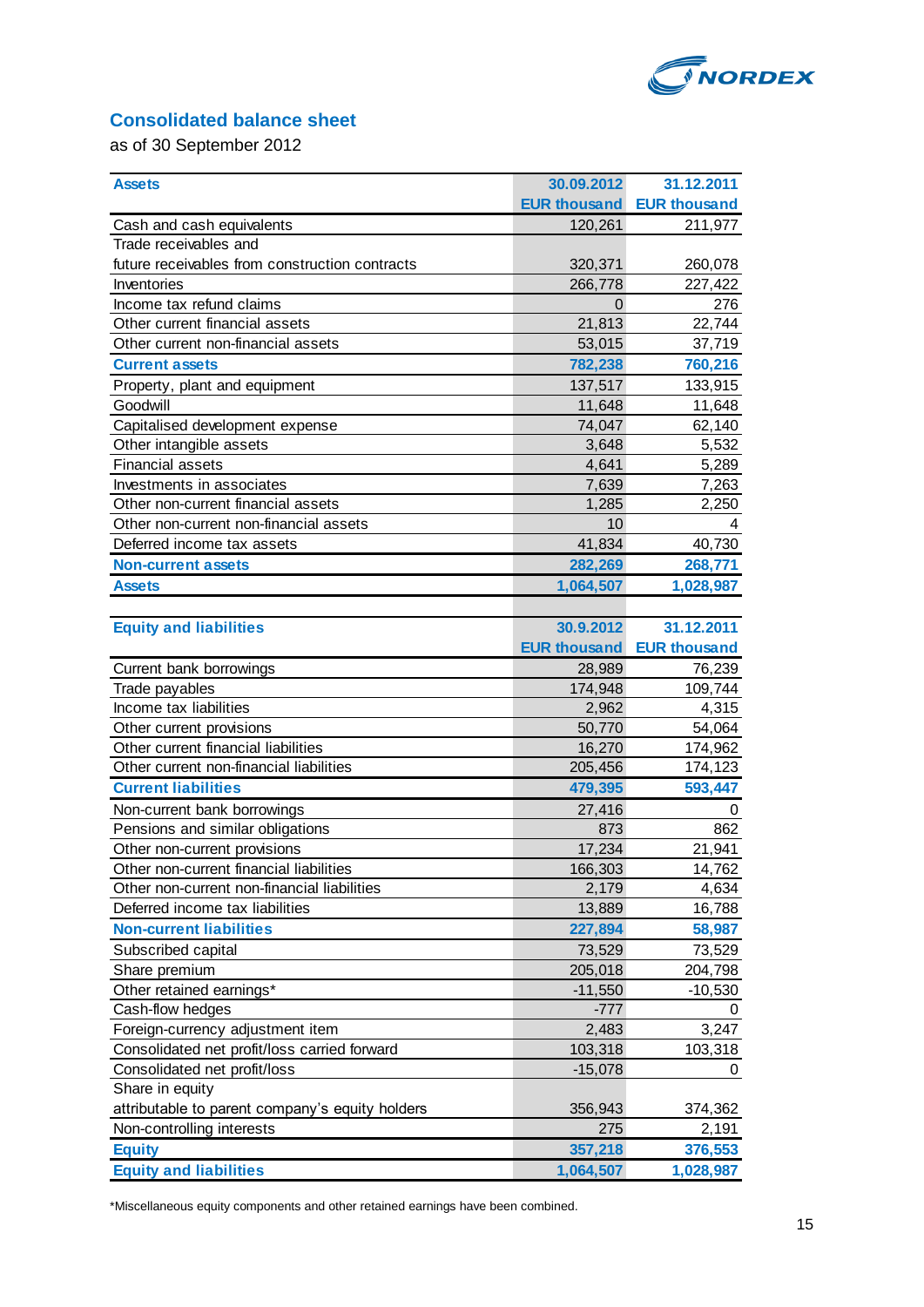

## **Consolidated income statement**

for the period from 1 January to 30 September 2012

|                                                  | $01.01 -$           | $01.01 -$  | $01.07 -$                                     | $01.07 -$  |
|--------------------------------------------------|---------------------|------------|-----------------------------------------------|------------|
|                                                  | 30.09.2012          | 30.09.2011 | 30.09.2012                                    | 30.09.2011 |
|                                                  | <b>EUR thousand</b> |            | <b>EUR thousand EUR thousand EUR thousand</b> |            |
| Sales                                            | 715,483             | 668,183    | 294,383                                       | 264,907    |
| Changes in inventories and other                 |                     |            |                                               |            |
| own work capitalised                             | 34.962              | 26,823     | 20.612                                        | $-12,574$  |
| <b>Total revenues</b>                            | 750,445             | 695,006    | 314,995                                       | 252,333    |
| Other operating income                           | 15,715              | 18,818     | 4,442                                         | 10,855     |
| Cost of materials                                | $-576.032$          | $-505,887$ | $-236.723$                                    | $-187,216$ |
| Personnel costs                                  | $-103,622$          | $-102,615$ | $-36,403$                                     | $-36,027$  |
| Depreciation/amortisation                        | $-22.874$           | $-19,737$  | $-8,326$                                      | $-7,058$   |
| Other operating expenses                         | $-61,374$           | $-74,601$  | $-22,606$                                     | $-23,462$  |
| <b>Earnings before interest and taxes (EBIT)</b> | 2,258               | 10,984     | 15,379                                        | 9,425      |
| Income from investments                          | 456                 | 0          | $\Omega$                                      | 0          |
| Net profit/loss from at-equity valuation         | $-818$              | $-111$     | $-322$                                        | 3          |
| Other interest and similar income                | 1.347               | 1.267      | 281                                           | 381        |
| Interest and similar expenses                    | $-18,795$           | $-11,624$  | $-6,772$                                      | $-3,467$   |
| Net finance income/expense                       | $-17,810$           | $-10.468$  | $-6.813$                                      | $-3,083$   |
| <b>Profit/loss from ordinary activity</b>        | $-15,552$           | 516        | 8,566                                         | 6,342      |
| Income taxes                                     | $-62$               | $-1,156$   | $-855$                                        | $-2,931$   |
| <b>Consolidated loss/profit</b>                  | $-15,614$           | $-640$     | 7,711                                         | 3,411      |
| Of which attributable to:                        |                     |            |                                               |            |
| Parent company's equityholders                   | $-15,078$           | 103        | 7,796                                         | 3,297      |
| Non-controlling interests                        | $-536$              | $-743$     | $-85$                                         | 114        |
|                                                  |                     |            |                                               |            |
| Earnings/loss per share (in EUR)                 |                     |            |                                               |            |
| Basic*                                           | $-0,21$             | 0,00       | 0,11                                          | 0,00       |
| Diluted*                                         | $-0,21$             | 0,00       | 0,11                                          | 0,00       |

\*based on a weighted average of 73.529 million shares (previous year 71.367 million shares)

## **Consolidated statement of comprehensive income**

for the period from 1 January to 30 September 2012

|                                          | $01.01 -$           | $01.01 -$           |
|------------------------------------------|---------------------|---------------------|
|                                          | 30.09.2012          | 30.09.2011          |
|                                          | <b>EUR thousand</b> | <b>EUR thousand</b> |
| <b>Consolidated loss</b>                 | $-15,614$           | $-640$              |
| Other comprehensive income               |                     |                     |
| Foreign currency translation difference  | $-689$              | 713                 |
| Cash-flow hedges                         | $-1,110$            | 716                 |
| Deferred income taxes                    | 333                 | $-215$              |
| <b>Consolidated comprehensive income</b> | $-17,080$           | 574                 |
| Of which attributable to:                |                     |                     |
| Parent company's equityholders           | $-16,619$           | 1,301               |
| Non-controlling interests                | $-461$              | -727                |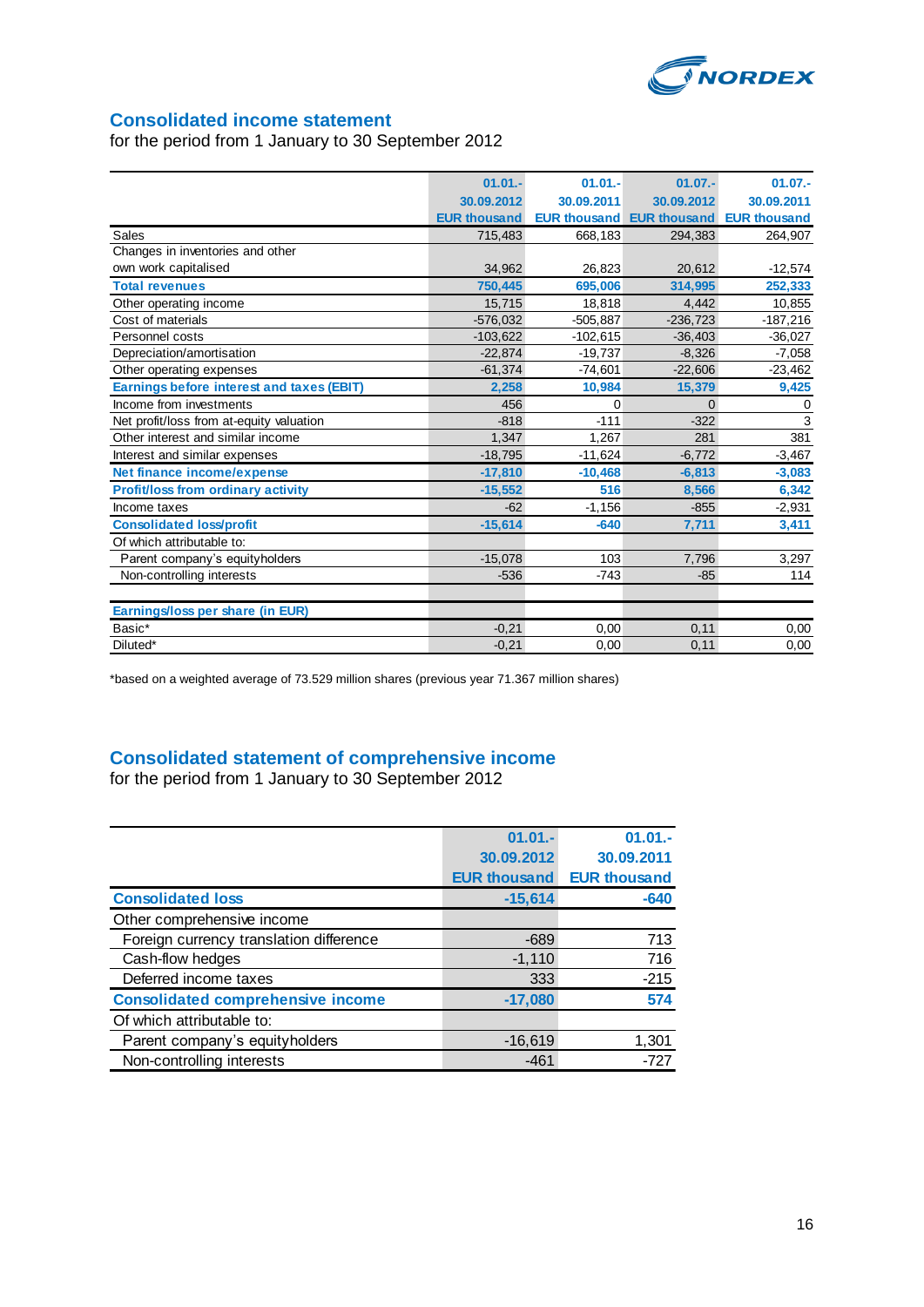

## **Consolidated cash flow statement**

for the period from 1 January to 30 September 2012

|                          |                                                                            | 01.01.              | $01.01 -$           |
|--------------------------|----------------------------------------------------------------------------|---------------------|---------------------|
|                          |                                                                            | 30.09.2012          | 30.09.2011          |
|                          |                                                                            | <b>EUR thousand</b> | <b>EUR thousand</b> |
|                          | <b>Operating activities</b>                                                |                     |                     |
|                          | Consolidated loss                                                          | $-15,614$           | $-640$              |
| +                        | Depreciation on non-current assets                                         | 22,874              | 19,737              |
| $\qquad \qquad =$        | <b>Consolidated profit plus depreciation/amortisation</b>                  | 7,260               | 19,097              |
|                          | Increase in inventories                                                    | $-39,356$           | $-14,236$           |
|                          | -/+ Increase/decrease in trade receivables and                             |                     |                     |
|                          | future receivables from construction contracts                             | $-60,293$           | 6,877               |
| $+/-$                    | Increase/decrease in trade payables                                        | 65,204              | $-21,847$           |
| $+/-$                    | Increase /decrease in prepayments received                                 | 31,553              | $-44,517$           |
| Ξ                        | Payments made from changes in working capital                              | $-2,892$            | $-73,723$           |
| $\overline{\phantom{a}}$ | Increase in other assets not allocated to investing or                     |                     |                     |
|                          | financing activities                                                       | $-14,526$           | $-10,286$           |
| +                        | Increase in pension provisions                                             | 11                  | 30                  |
|                          | Decrease in other provisions                                               | $-8,001$            | $-17,989$           |
|                          | -/+ Decrease/increase in other liabilities not allocated to investing or   |                     |                     |
|                          | financing activities                                                       | $-12,417$           | 9,995               |
| $\ddot{}$                | Profit from the disposal of non-current assets                             | 418                 | 724                 |
|                          | Other interest and similar income                                          | $-1,347$            | $-1,267$            |
| +                        | Interest received                                                          | 1,333               | 1,191               |
| $\ddot{}$                | Interest and similar expenses                                              | 18,795              | 11,624              |
| $\blacksquare$           | Interest paid                                                              | $-20.837$           | $-3,982$            |
| $\pmb{+}$                | Income taxes                                                               | 62                  | 1,156               |
|                          | Taxes paid                                                                 | $-836$              | $-1,043$            |
| $\overline{+}$           | Other non-cash income                                                      | 247                 | 1,638               |
| Ξ                        | Payments made from remaining operating activities                          | $-37,098$           | $-8,209$            |
| Ξ                        | <b>Cash flow from operating activities</b>                                 | $-32,730$           | $-62,835$           |
|                          | <b>Investing activities</b>                                                |                     |                     |
| $\ddot{}$                | Payments received from the disposal of property, plant and equipment/      |                     |                     |
|                          | intangible assets                                                          | 271                 | 545                 |
|                          | Payments made for investments in property, plant and equipment/            |                     |                     |
|                          | intangible assets                                                          | $-36,870$           | $-34,382$           |
|                          | Payments received from the disposal of financial assets                    | 791                 | 149                 |
|                          | Payments made for investments in financial assets                          | $-4,177$            | $-749$              |
|                          | <b>Cash flow from investing activities</b>                                 | $-39,985$           | $-34,437$           |
|                          | <b>Financing activities</b>                                                |                     |                     |
| +                        | Payments received from equity issues                                       | 0                   | 53,279              |
| +                        | Bank loans raised                                                          | $\mathbf 0$         | 52,421              |
|                          | Bank loans repaid                                                          | $-20,145$           | $-85,202$           |
| +                        | Payments received from the issue of bonds                                  | $\Omega$            | 147,412             |
|                          | <b>Cash flow from financing activities</b>                                 | $-20,145$           | 167,910             |
|                          | Cash change in cash and cash equivalents                                   | $-92,860$           | 70,638              |
| +                        | Cash and cash equivalents at the beginning of the period                   | 211,977             | 141,050             |
| +                        | Cash and cash equivalents from additions to companies consolidated         | 0                   | 25                  |
|                          | +/- Exchange rate-induced change in cash and cash equivalents              | 1,144               | -760                |
| $=$                      | Cash and cash equivalents at the end of the period                         |                     |                     |
|                          | (Cash and cash equivalents carried on the face of the consolidated balance |                     |                     |
|                          | sheet)                                                                     | 120,261             | 210,953             |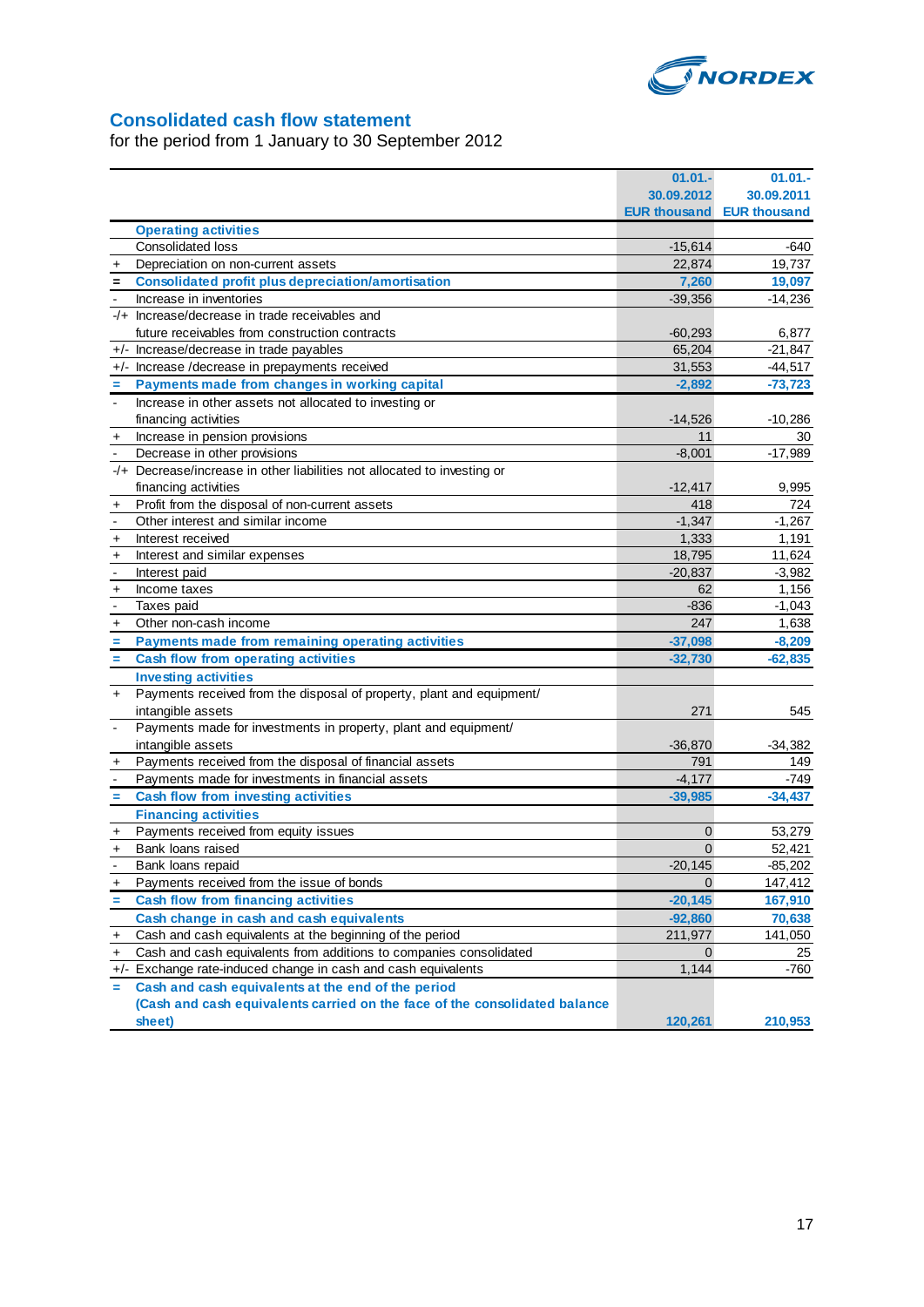

# **Consolidated statement of changes in equity**

|                                          | <b>Subscribed</b><br>capital | <b>Share</b><br>premium | <b>Other</b><br>retained<br>earnings*         | <b>Cash-flow</b><br>hedges | <b>Foreign</b><br>currency<br>adjust-<br>ment<br><b>item</b> |
|------------------------------------------|------------------------------|-------------------------|-----------------------------------------------|----------------------------|--------------------------------------------------------------|
|                                          | <b>EUR thousand</b>          |                         | <b>EUR thousand EUR thousand EUR thousand</b> |                            | <b>EUR thousand</b>                                          |
| 01.01.2012                               | 73,529                       | 204,798                 | $-10,530$                                     | O                          | 3,247                                                        |
| Acquisition of non-controlling interests |                              | 0                       | $-1,020$                                      | $\Omega$                   | 0                                                            |
| Employee stock option programme          | $\Omega$                     | 220                     | 0                                             | $\Omega$                   | $\Omega$                                                     |
| Consolidated comprehensive income        |                              | 0                       | $\mathbf{0}$                                  | $-777$                     | $-764$                                                       |
| <b>Consolidated loss</b>                 |                              | 0                       | $\mathbf{0}$                                  | $\Omega$                   | $\Omega$                                                     |
| Other comprehensive income               |                              |                         |                                               |                            |                                                              |
| Foreign currency translation difference  | $\Omega$                     | 0                       | $\mathbf{0}$                                  | $\Omega$                   | $-764$                                                       |
| Cash-flow hedges                         |                              | 0                       | 0                                             | $-1,110$                   | 0                                                            |
| Deferred income taxes                    |                              |                         | $\Omega$                                      | 333                        | $\Omega$                                                     |
| 30.09.2012                               | 73,529                       | 205,018                 | $-11,550$                                     | $-777$                     | 2,483                                                        |

|                                          | <b>Consolidated</b> | <b>Consolidated</b> | <b>Capital</b>                  | <b>Non-controlling</b> | <b>Total</b>                     |
|------------------------------------------|---------------------|---------------------|---------------------------------|------------------------|----------------------------------|
|                                          | net profit/loss     |                     | net profit/loss attributable to | <b>interests</b>       | equity                           |
|                                          | carried forward     |                     | the                             |                        |                                  |
|                                          |                     |                     | parent                          |                        |                                  |
|                                          |                     |                     | company's                       |                        |                                  |
|                                          |                     |                     | equity                          |                        |                                  |
|                                          |                     |                     | holders                         |                        |                                  |
|                                          |                     |                     |                                 |                        |                                  |
|                                          |                     |                     |                                 |                        |                                  |
|                                          |                     |                     |                                 |                        |                                  |
|                                          | <b>EUR thousand</b> | <b>EUR thousand</b> | <b>EUR thousand</b>             |                        | <b>EUR thousand EUR thousand</b> |
| 01.01.2012                               | 103,318             | 0                   | 374,362                         | 2,191                  | 376,553                          |
| Acquisition of non-controlling interests |                     | $\Omega$            | $-1,020$                        | $-1,455$               | $-2,475$                         |
| Employee stock option programme          |                     | 0                   | 220                             | 0                      | 220                              |
| Consolidated comprehensive income        | $\Omega$            | $-15,078$           | $-16,619$                       | $-461$                 | $-17,080$                        |
| Consolidated loss                        |                     | $-15.078$           | $-15.078$                       | $-536$                 | $-15.614$                        |
| Other comprehensive income               |                     |                     |                                 |                        |                                  |
| Foreign currency translation difference  |                     | 0                   | $-764$                          | 75                     | $-689$                           |
| Cash-flow hedges                         |                     | 0                   | $-1,110$                        | 0                      | $-1,110$                         |
| Deferred income taxes                    |                     | 0                   | 333                             | 0                      | 333                              |
| 30.09.2012                               | 103,318             | $-15,078$           | 356,943                         | 275                    | 357,218                          |

\*Miscellaneous equity components and other retained earnings have been combined.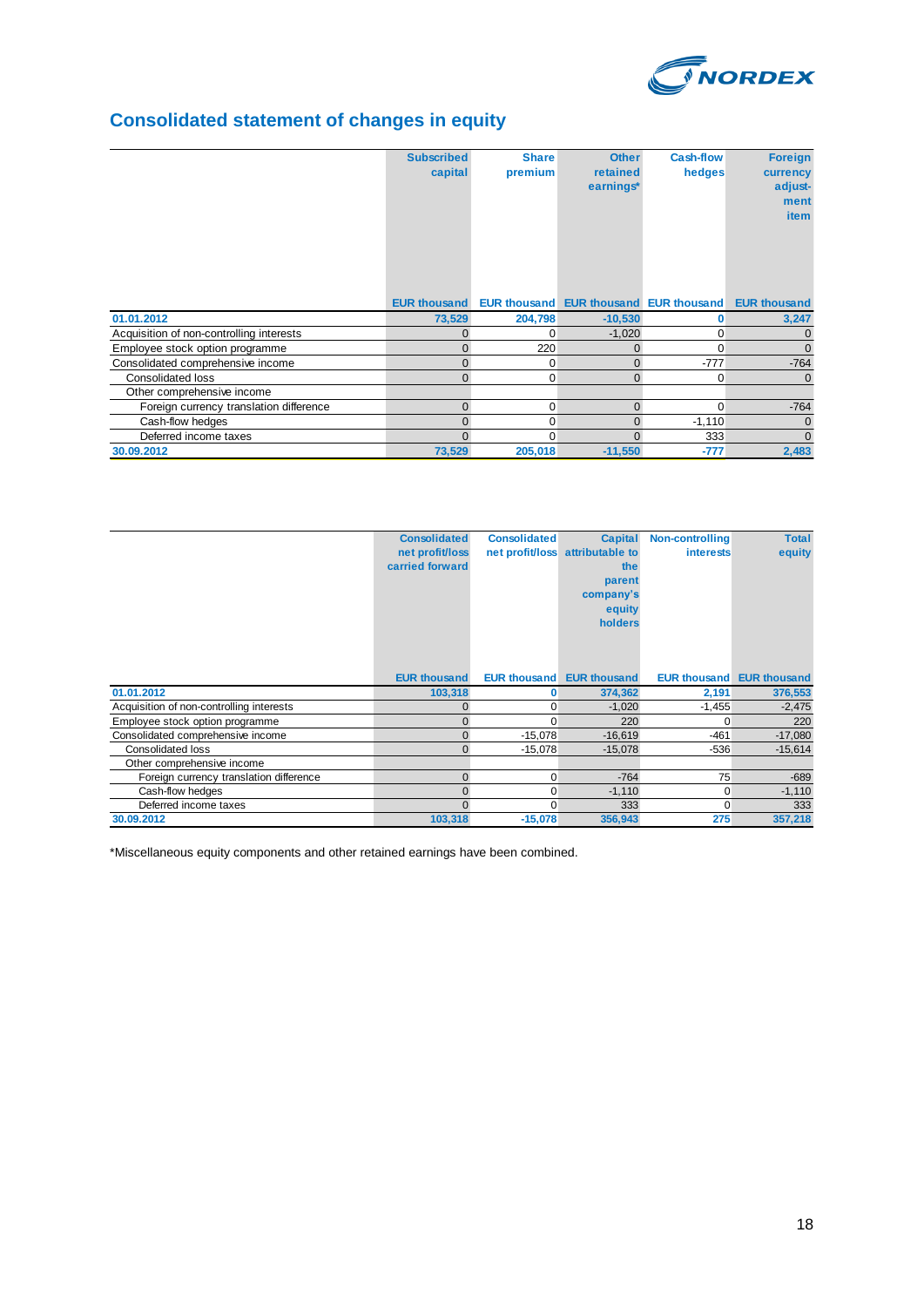

# **Consolidated statement of changes in equity**

|                                            | <b>Subscribed</b>   | <b>Share</b> | <b>Other</b>   | <b>Cash-flow</b> | <b>Foreign</b>                                      |
|--------------------------------------------|---------------------|--------------|----------------|------------------|-----------------------------------------------------|
|                                            | capital             | premium      | retained       | hedges           | currency                                            |
|                                            |                     |              | earnings*      |                  | adjust-                                             |
|                                            |                     |              |                |                  | ment                                                |
|                                            |                     |              |                |                  | <b>item</b>                                         |
|                                            |                     |              |                |                  |                                                     |
|                                            |                     |              |                |                  |                                                     |
|                                            |                     |              |                |                  |                                                     |
|                                            |                     |              |                |                  |                                                     |
|                                            | <b>EUR thousand</b> |              |                |                  | EUR thousand EUR thousand EUR thousand EUR thousand |
| 01.01.2011                                 | 66,845              | 158,080      | 20,467         | $-501$           | 4,332                                               |
| Issue of new equity                        |                     |              |                |                  |                                                     |
| Payments received from issue of new equity | 6,684               | 49,465       | $\mathbf{0}$   | 0                | 0                                                   |
| Cost of issuing new equity                 | $\Omega$            | $-2,870$     | $\mathbf{0}$   | 0                | $\overline{0}$                                      |
| Income taxes                               | $\Omega$            | 861          | $\mathbf{0}$   | 0                | $\mathbf 0$                                         |
| Employee stock option programme            | $\mathbf{0}$        | 876          | 0              | $\Omega$         | $\Omega$                                            |
| Consolidated comprehensive income          | $\Omega$            | 0            | $\overline{0}$ | 501              | 697                                                 |
| Consolidated profit                        | $\Omega$            | 0            | 0              | $\Omega$         | $\mathbf 0$                                         |
| Other comprehensive income                 |                     |              |                |                  |                                                     |
| Foreign currency translation difference    | $\mathbf{0}$        | 0            | $\mathbf{0}$   | $\Omega$         | 697                                                 |
| Cash-flow hedges                           | $\Omega$            | 0            | 0              | 716              | $\mathbf 0$                                         |
| Deferred income taxes                      | $\Omega$            | $\Omega$     | $\mathbf{0}$   | $-215$           | $\mathbf 0$                                         |
| Utilisation of profit and                  |                     |              |                |                  |                                                     |
| consolidated profit/loss carried forward   |                     | 0            | 12,928         | 0                | 0                                                   |
| 30.09.2011                                 | 73,529              | 206,412      | 33,395         | 0                | 5,029                                               |

|                                            | <b>Consolidated</b> | <b>Consolidated</b> | <b>Capital</b>                  | Non-                                                | <b>Total</b> |
|--------------------------------------------|---------------------|---------------------|---------------------------------|-----------------------------------------------------|--------------|
|                                            | net profit/loss     |                     | net profit/loss attributable to | controlling                                         | equity       |
|                                            | carried             |                     | the                             | <b>interests</b>                                    |              |
|                                            | forward             |                     | parent                          |                                                     |              |
|                                            |                     |                     | company's                       |                                                     |              |
|                                            |                     |                     | equity                          |                                                     |              |
|                                            |                     |                     | holders                         |                                                     |              |
|                                            |                     |                     |                                 |                                                     |              |
|                                            |                     |                     |                                 |                                                     |              |
|                                            | <b>EUR thousand</b> |                     |                                 | EUR thousand EUR thousand EUR thousand EUR thousand |              |
| 01.01.2011                                 | 97,973              | 20,875              | 368,071                         | 2,764                                               | 370,835      |
| Issue of new equity                        |                     |                     |                                 |                                                     |              |
| Payments received from issue of new equity | $\mathbf{0}$        | 0                   | 56,149                          | 336                                                 | 56,485       |
| Cost of issuing new equity                 | $\Omega$            | 0                   | $-2,870$                        | $\Omega$                                            | $-2,870$     |
| Income taxes                               | $\Omega$            | 0                   | 861                             | 0                                                   | 861          |
| Employee stock option programme            | $\overline{0}$      | $\Omega$            | 876                             | $\Omega$                                            | 876          |
| Consolidated comprehensive income          | 0                   | 103                 | 1,301                           | $-727$                                              | 574          |
| Consolidated profit                        | $\Omega$            | 103                 | 103                             | $-743$                                              | $-640$       |
| Other comprehensive income                 |                     |                     |                                 |                                                     |              |
| Foreign currency translation difference    | $\overline{0}$      | 0                   | 697                             | 16                                                  | 713          |
| Cash-flow hedges                           | $\Omega$            | 0                   | 716                             | $\Omega$                                            | 716          |
| Deferred income taxes                      | $\Omega$            | 0                   | $-215$                          | $\Omega$                                            | $-215$       |
| Utilisation of profit and                  |                     |                     |                                 |                                                     |              |
| consolidated profit/loss carried forward   | 7,947               | $-20,875$           | ŋ                               | $\Omega$                                            | $\Omega$     |
| 30.09.2011                                 | 105,920             | 103                 | 424,388                         | 2,373                                               | 426,761      |

\*Miscellaneous equity components and other retained earnings have been combined.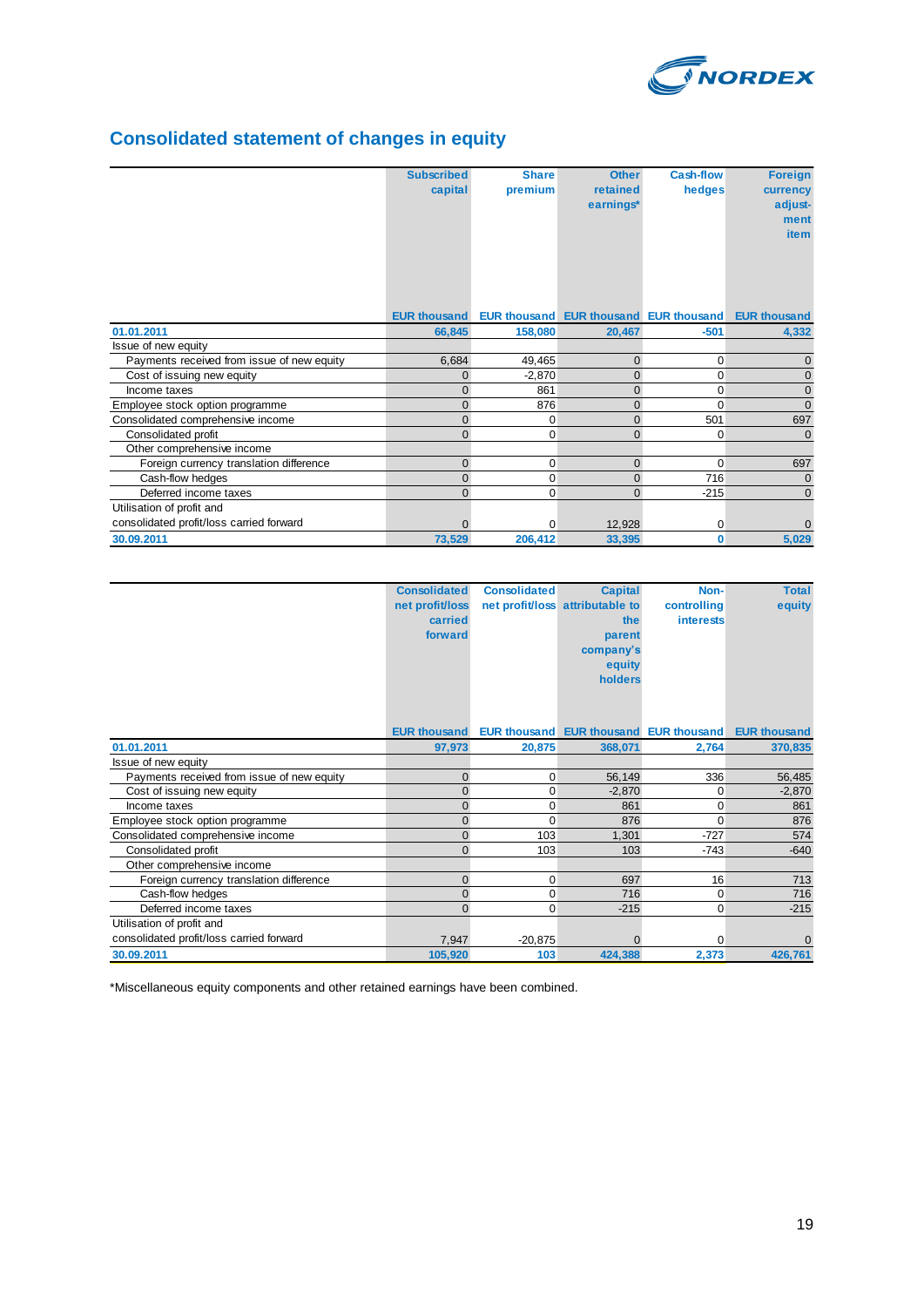

## **Notes on the interim consolidated financial statements (IFRS)** as of 30 September 2012

#### **I. General**

The interim consolidated financial statements of Nordex SE and its subsidiaries for the first nine months as of 30 September 2012, which have not been audited or reviewed by a statutory auditor, were prepared in accordance with the International Financial Reporting Standards (IFRS) issued by the International Accounting Standards Board (IASB) as endorsed by the European Union. In this connection, all International Financial Reporting Standards and interpretations of the International Financial Reporting Interpretations Committee binding as of 30 September 2012 were applied. In addition, IAS 34 "Interim Financial Reporting" as published by the International Accounting Standards Committee (IASC) was observed.

These interim financial statements must be read in conjunction with the consolidated financial statements for 2011. Further information on the accounting principles applied can be found in the notes to the consolidated financial statements. The consolidated financial statements for 2011 are available on the Internet at www.nordex-online.com in the Investor Relations section.

In the absence of any express reference to any changes, the recognition and measurement principles applied to the consolidated financial statements as of 31 December 2011 are also used in the interim financial statements as of 30 September 2012.

The income statement has again been prepared in accordance with the total cost method.

The business results for the first nine months of 2012 are not necessarily an indication of expected results for the year as a whole. Any irregular expenses occurring in the year are only included or deferred in the interim financial report to the extent that such inclusion or deferral would also be reasonable at the end of the year.

The interim financial statements were prepared in the Group currency, i.e. the euro.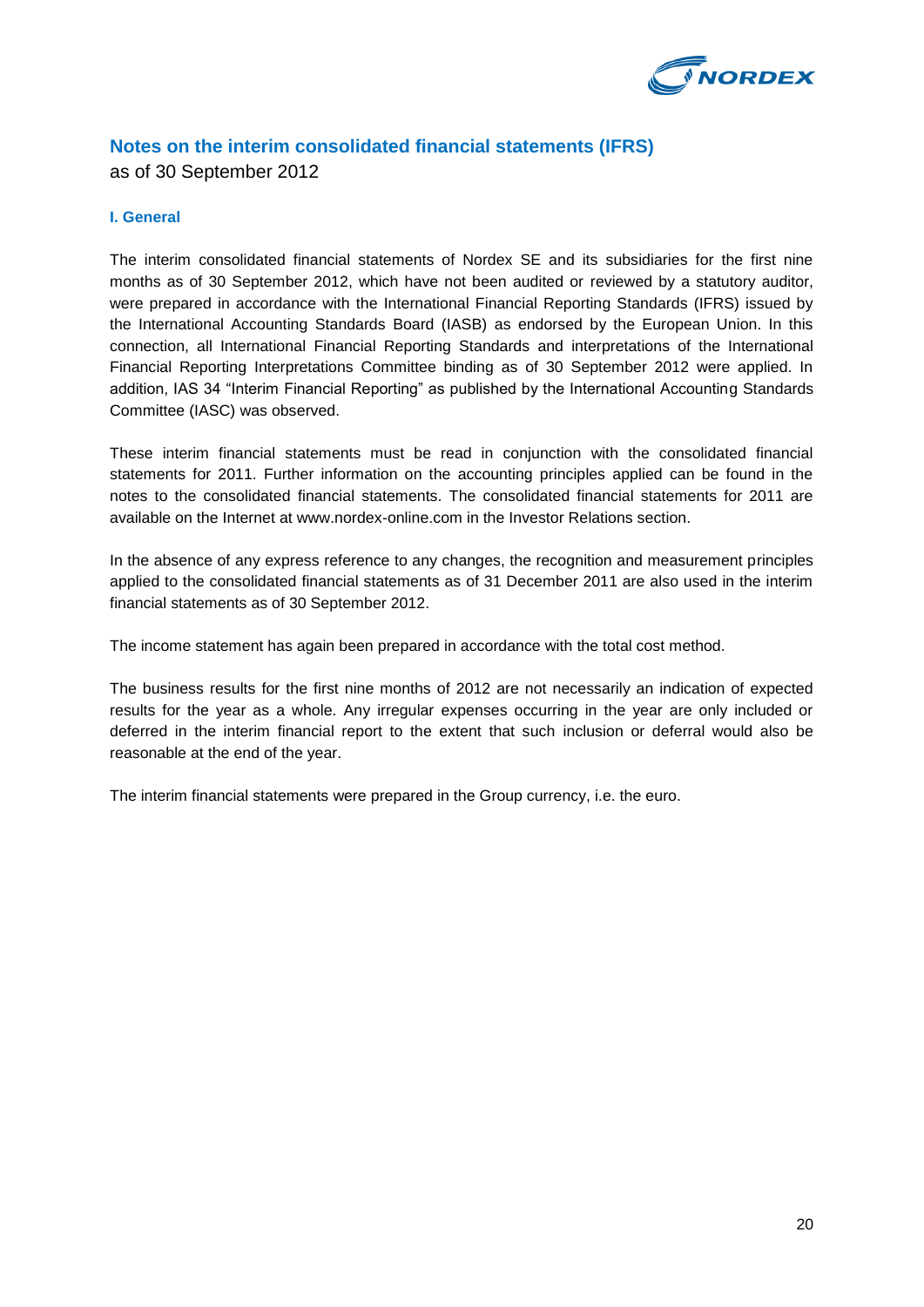

#### **II. Notes on the balance sheet**

#### Current assets

Trade receivables stood at EUR 93.1 million as of 30 September 2012 (31 December 2011: EUR 77.8 million) and include impairments of EUR 2.9 million as of 30 September 2012 (31 December 2011: EUR 4.8 million). Of the future gross receivables from construction contracts of EUR 873.6 million (31 December 2011: EUR 834.3 million), prepayments received of EUR 646.3 million (31 December 2011: EUR 652.0 million) were netted. In addition, prepayments received of EUR 153.9 million (31 December 2011: EUR 122.3 million) are reported within other current nonfinancial liabilities.

#### Non-current assets

Changes in non-current assets are analysed in the statement of changes in property, plant and equipment and intangible assets (see below). As of 30 September 2012, capital spending was valued at EUR 36.9 million, while depreciation/amortisation expense came to EUR 22.9 million. Of the additions, a sum of EUR 20.0 million particularly relates to capitalised development expenses and a sum of EUR 8.0 million to prepayments made and assets under construction. Prepayments made and assets under construction chiefly relate to construction projects in China and to rotor blade moulds for NX Energy wind power systems.

Deferred income tax assets primarily comprise unused tax losses which the Company expects to be able to utilise against domestic corporate and trade tax.

|                                                   | <b>Historical cost</b> |                                                                  |                  |            |                |                     |
|---------------------------------------------------|------------------------|------------------------------------------------------------------|------------------|------------|----------------|---------------------|
|                                                   | <b>Initial</b>         | <b>Additions</b>                                                 | <b>Disposals</b> | Reclas-    | <b>Foreign</b> | <b>Closing</b>      |
|                                                   | amount                 |                                                                  |                  | sification | ification      | amount              |
|                                                   |                        |                                                                  |                  |            |                |                     |
|                                                   | 01.01.2012             |                                                                  |                  |            |                | 30.09.2012          |
|                                                   |                        | EUR thousand EUR thousand EUR thousand EUR thousand EUR thousand |                  |            |                | <b>EUR thousand</b> |
| Property, plant and equipment                     |                        |                                                                  |                  |            |                |                     |
| Land and buildings                                | 82,298                 | 401                                                              | 19               | 362        | 145            | 83,187              |
| Technical equipment and machinery                 | 63,179                 | 4,619                                                            | 81               | 1,949      | 164            | 69,830              |
| Other equipment, operating and business equipment | 41,745                 | 3,401                                                            | 1,177            | 8          | 131            | 44,108              |
| Prepayments made and assets under construction    | 8,384                  | 8,023                                                            | 0                | $-2,319$   | 36             | 14,124              |
| <b>Total property, plant and equipment</b>        | 195,606                | 16,444                                                           | 1,277            | 0          | 476            | 211,249             |
| Intangible assets                                 |                        |                                                                  |                  |            |                |                     |
| Goodwill                                          | 16.149                 | $\Omega$                                                         | $\Omega$         | $\Omega$   | $\Omega$       | 16,149              |
| Capitalised development expense                   | 99,139                 | 19,952                                                           | 4,236            | 0          | $\Omega$       | 114,855             |
| Other intangible assets                           | 24,780                 | 474                                                              | 1,690            | 0          | 50             | 23,614              |
| <b>Total intangible assets</b>                    | 140,068                | 20,426                                                           | 5,926            | Ω          | 50             | 154,618             |

#### Statement of changes in property, plant and equipment and intangible assets

|                                                   | <b>Depreciation/amortisation</b><br><b>Carrying amount</b> |                     |                     |                |                     |                |                                               |            |
|---------------------------------------------------|------------------------------------------------------------|---------------------|---------------------|----------------|---------------------|----------------|-----------------------------------------------|------------|
|                                                   | <b>Initial</b>                                             | <b>Additions</b>    | <b>Disposals</b>    | <b>Reclas-</b> | <b>Foreign</b>      | <b>Closing</b> | 30.09.2012                                    | 31.12.2011 |
|                                                   | amount                                                     |                     |                     | sification     | currency            | amount         |                                               |            |
|                                                   |                                                            |                     |                     |                | <b>ification</b>    |                |                                               |            |
|                                                   | 01.01.2012                                                 |                     |                     |                |                     | 30.09.2012     |                                               |            |
|                                                   | <b>EUR thousand</b>                                        | <b>EUR thousand</b> | <b>EUR thousand</b> |                | <b>EUR thousand</b> |                | <b>EUR thousand EUR thousand EUR thousand</b> |            |
| Property, plant and equipment                     |                                                            |                     |                     |                |                     |                |                                               |            |
| Land and buildings                                | 14,810                                                     | 2,323               |                     | 28             | 22                  | 17,176         | 66,011                                        | 67,488     |
| Technical equipment and machinery                 | 25,025                                                     | 5,903               | 25                  |                | 99                  | 31,003         | 38,827                                        | 38,154     |
| Other equipment, operating and business equipment | 21,856                                                     | 4,602               | 939                 | $-29$          | 63                  | 25,553         | 18,555                                        | 19,889     |
| Prepayments made and assets under construction    | $\Omega$                                                   |                     | $\Omega$            |                | $\mathbf 0$         | 0              | 14,124                                        | 8,384      |
| Total property, plant and equipment               | 61,691                                                     | 12,828              | 971                 |                | 184                 | 73,732         | 137,517                                       | 133,915    |
| Intangible assets                                 |                                                            |                     |                     |                |                     |                |                                               |            |
| Goodwill                                          | 4,501                                                      |                     | $\Omega$            |                | $\mathbf 0$         | 4,501          | 11,648                                        | 11,648     |
| Capitalised development expense                   | 36.999                                                     | 7.662               | 3.853               |                | $\mathbf 0$         | 40.808         | 74.047                                        | 62,140     |
| Other intangible assets                           | 19,248                                                     | 2,384               | 1,690               |                | 24                  | 19,966         | 3,648                                         | 5,532      |
| <b>Total intangible assets</b>                    | 60.748                                                     | 10.046              | 5,543               |                | 24                  | 65.275         | 89.343                                        | 79,320     |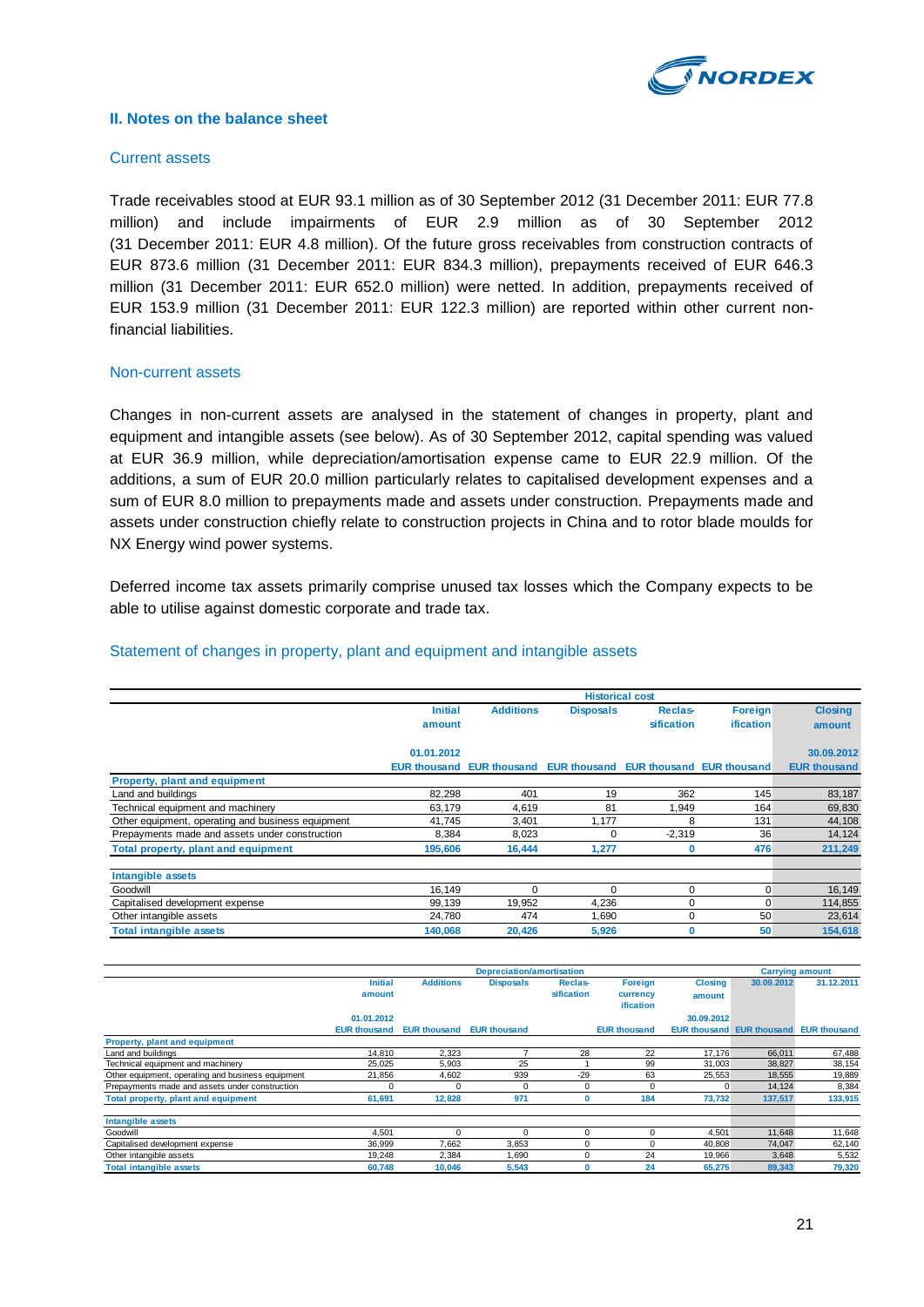

#### Current liabilities

Current bank borrowings comprise cash credit facilities of EUR 20.6 million utilised by subsidiaries in China and the syndicated loan of EUR 8.4 million taken out in November 2009 to finance the rotor blade production plant in Rostock.

#### Non-current liabilities

Non-current liabilities chiefly comprise a corporate bond with a volume of EUR 150.0 million issued by Nordex SE in mid April 2011. The bond has a fixed coupon of 6.375% p.a. and a tenor of five years. The initial issue price stood at 99.841%. Further non-current liabilities of EUR 27.4 million relate to the syndicated loan.

All existing credit facilities/loans were subject in 2011 to uniform and agreed non-financial and financial covenants such as leverage (ratio of net debt to EBITDA), interest cover (ratio of EBITDA to interest expense) and equity ratio (ratio of equity to total assets net of cash and cash equivalents), compliance with which was reported to the banks in question on a quarterly basis. The provisions of the loan contracts to be observed throughout 2012 were redefined in accordance with agreements signed on 17 and 22 February 2012 with the banks participating in the syndicated facility and loan. The covenants to be observed in the first three quarters of 2012 cover the equity ratio, order receipts and EBITDA. The covenants stipulated for 2011 are to apply again in the fourth quarter of 2012, albeit with higher limits. The syndicated credit facility will be available until May 2013. The banks may only terminate the existing facilities for good cause, which includes the breach of the financial covenants.

#### **Equity**

Reference should be made to the Nordex Group's statement of changes in equity (see page 18/19) for a breakdown of changes in equity.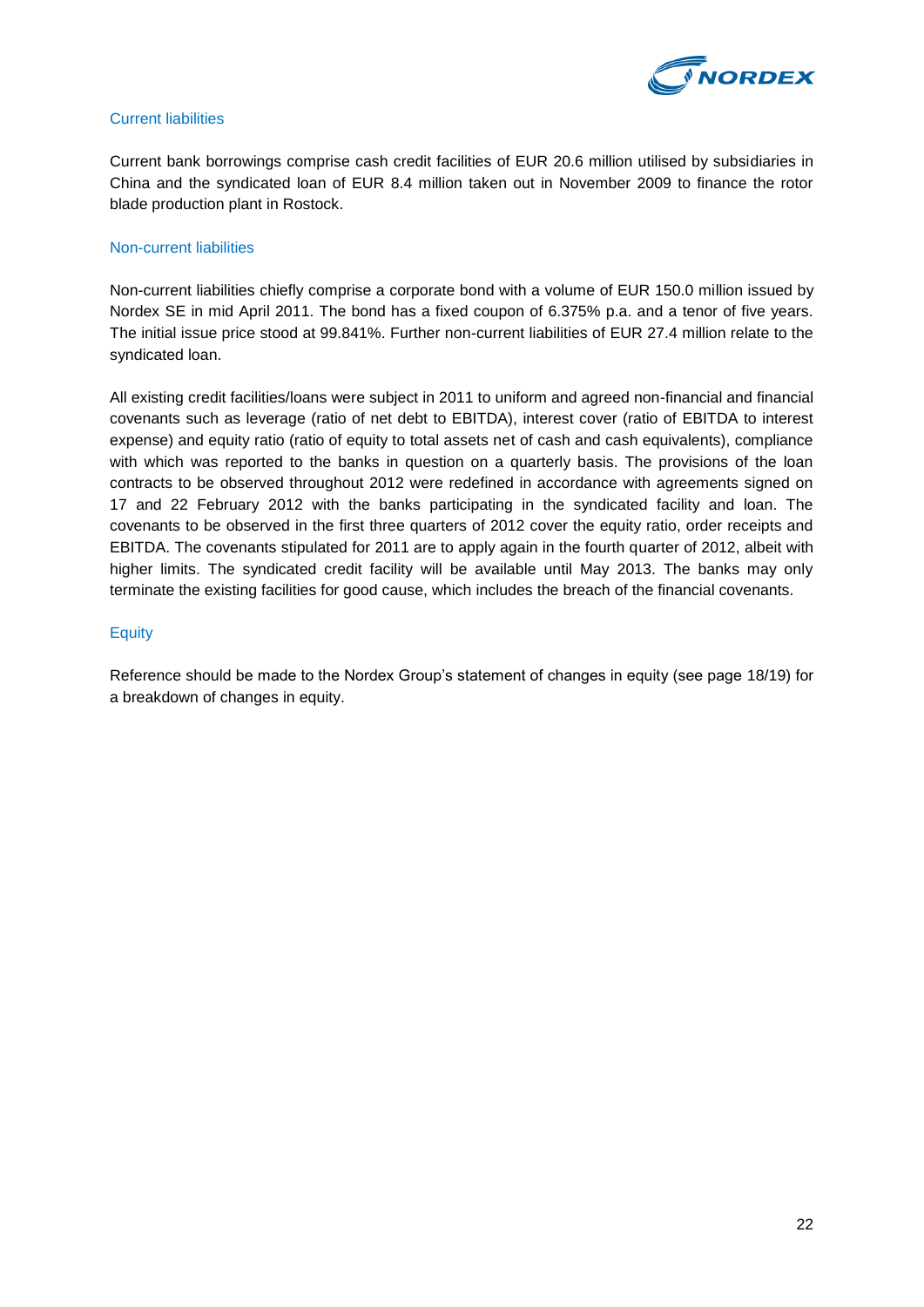

#### **III. Notes on the income statement**

#### **Sales**

Sales break down by region as follows:

|              | $01.01 -$          | $01.01 -$          |
|--------------|--------------------|--------------------|
|              | 30.09.2012         | 30.09.2011         |
|              | <b>EUR million</b> | <b>EUR million</b> |
| Europe       | 565.2              | 486.7              |
| America      | 139.5              | 151.5              |
| Asia         | 10.8               | 30.0               |
| <b>Total</b> | 715.5              | 668.2              |

#### Changes in inventories and other own work capitalised

Changes in inventories and other own work capitalised totalled EUR 35.0 million in the first nine months of 2012 (first nine months of 2011: EUR 26.8 million). In addition to an increase of EUR 14.9 million in inventories (first nine months of 2011: increase of EUR 8.1 million in inventories), own work of EUR 20.1 million (first nine months of 2011: EUR 18.7 million) was capitalised.

#### Other operating income

Other operating income primarily stems from profit from the disposal of non-current assets, damages and insurance compensation.

#### Cost of materials

The cost of materials stands at EUR 576.0 million (first nine months of 2011: EUR 505.9 million) and comprises the cost of raw materials and supplies and the cost of services bought.

The cost of raw materials and supplies chiefly includes the cost of components and energy. The cost of services bought includes external freight, order provisions, commission and externally sourced order-handling services.

#### Staff costs

Staff costs came to EUR 103.6 million in the first nine months of 2012, up from EUR 102.6 million in the same period of the previous year. Personnel numbers dropped by 151 over the same period in the previous year from 2,711 to 2,560 as of 30 September 2012.

#### Other operating expenses

Other operating expenses chiefly break down into travel, rental, legal, auditing and consulting costs.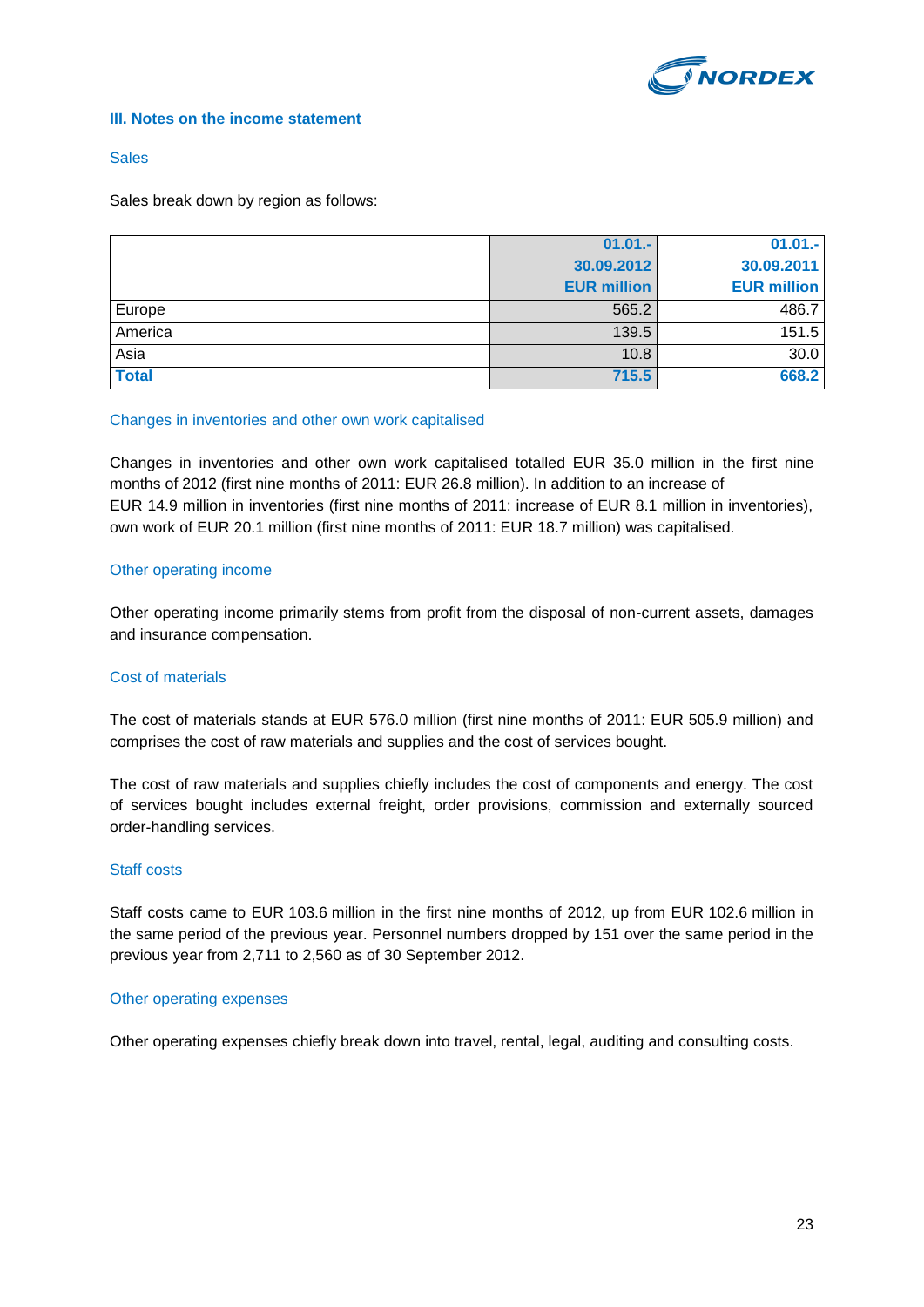

#### **IV. Cash flow statement**

The payments made for the acquisition of financial assets reported within the cash flow from investing activities chiefly relate to the acquisition of a non-controlling interest.

#### **V. Group segment report**

The Nordex Group is engaged in the development, production, servicing and marketing of wind power systems. In addition to development and production, it provides preliminary project development services to support marketing, acquires rights and creates the infrastructure required to construct wind power systems at suitable locations. The Nordex Group is essentially a single-product company.

Segment reporting follows the internal reports submitted to the chief operating decision maker. Nordex SE's Management Board has been identified as the chief operating decision maker. Three reportable segments which are based on the geographic markets and managed separately have been designated. Nordex SE operates solely as a holding company and can therefore not be allocated to any of the three segments.

Internal reporting is based on the accounting policies applied to the consolidated financial statements. Segment sales comprise sales with third parties (external sales) as well as internal sales between the individual segments (internal sales). The prices of deliveries between the individual segments are determined on an arm's length basis. External sales are assigned in accordance with the sales destination. Segment earnings are consolidated on the basis of external sales. The following table reconciles segment earnings with earnings before interest and taxes (EBIT) and segment assets with consolidated assets.

|                                                                    |                     | <b>Europe</b> |                                               | Asia       | <b>America</b> |                                  |
|--------------------------------------------------------------------|---------------------|---------------|-----------------------------------------------|------------|----------------|----------------------------------|
|                                                                    | Q1-Q3/2012          | Q1-Q3/2011    | Q1-Q3/2012                                    | Q1-Q3/2011 | Q1-Q3/2012     | Q1-Q3/2011                       |
|                                                                    | <b>EUR thousand</b> |               | <b>EUR thousand EUR thousand EUR thousand</b> |            |                | <b>EUR thousand EUR thousand</b> |
| <b>Sales</b>                                                       | 595.554             | 522.179       | 10.842                                        | 30,008     | 139,458        | 151,498                          |
| Depreciation/amortisation                                          | $-17.930$           | $-14.173$     | $-949$                                        | $-1.228$   | $-1,859$       | $-1,542$                         |
| Interest income                                                    | 386                 | 732           | 155                                           | 121        |                |                                  |
| Interest expenses                                                  | $-6,393$            | $-521$        | $-1.195$                                      | $-1.419$   | $-2.817$       | $-1.840$                         |
| Income taxes                                                       | $-1,638$            | $-10.502$     | 1,795                                         | 976        | 61             | $-55$                            |
| Earnings before interest and taxes (EBIT); segment earnings        | 34,265              | 31,033        | $-8.638$                                      | $-4.575$   | $-560$         | 3,999                            |
| Investments in property, plant and equipment and intangible assets | 36.497              | 31.561        | 4.279                                         | 1.197      | 927            | .559                             |
| Cash and cash equivalents                                          | 33.223              | 39.937        | 9.017                                         | 15.648     | 11.790         | 32.050                           |

#### Group segment report

|                                                                    | <b>Central units</b> |            | <b>Consolidation</b>                                       |            | <b>Total group</b> |                                  |
|--------------------------------------------------------------------|----------------------|------------|------------------------------------------------------------|------------|--------------------|----------------------------------|
|                                                                    | Q1-Q3/2012           | Q1-Q3/2011 | Q1-Q3/2012                                                 | Q1-Q3/2011 | Q1-Q3/2012         | Q1-Q3/2011                       |
|                                                                    |                      |            | <b>EUR thousand EUR thousand EUR thousand EUR thousand</b> |            |                    | <b>EUR thousand EUR thousand</b> |
| <b>Sales</b>                                                       |                      |            | $-30,371$                                                  | $-35,502$  | 715,483            | 668,183                          |
| Depreciation/amortisation                                          | $-2.136$             | $-2.794$   |                                                            | υ          | $-22.874$          | $-19,737$                        |
| Interest income                                                    | 4.441                | 2.547      | $-3.636$                                                   | $-2.135$   | 1.347              | 1,267                            |
| Interest expenses                                                  | $-12.041$            | $-9.979$   | 3,651                                                      | 2,135      | $-18,795$          | $-11,624$                        |
| Income taxes                                                       | $-280$               | 8.425      |                                                            |            | $-62$              | $-1,156$                         |
| Earnings before interest and taxes (EBIT); segment earnings        | $-2,210$             | 9,281      | $-20.599$                                                  | $-28.754$  | 2.258              | 10,984                           |
| Investments in property, plant and equipment and intangible assets |                      | 1.392      | $-4.840$                                                   | 335        | 36.871             | 36,044                           |
| Cash and cash equivalents                                          | 66.231               | 123.318    |                                                            | 0          | 120.261            | 210.953                          |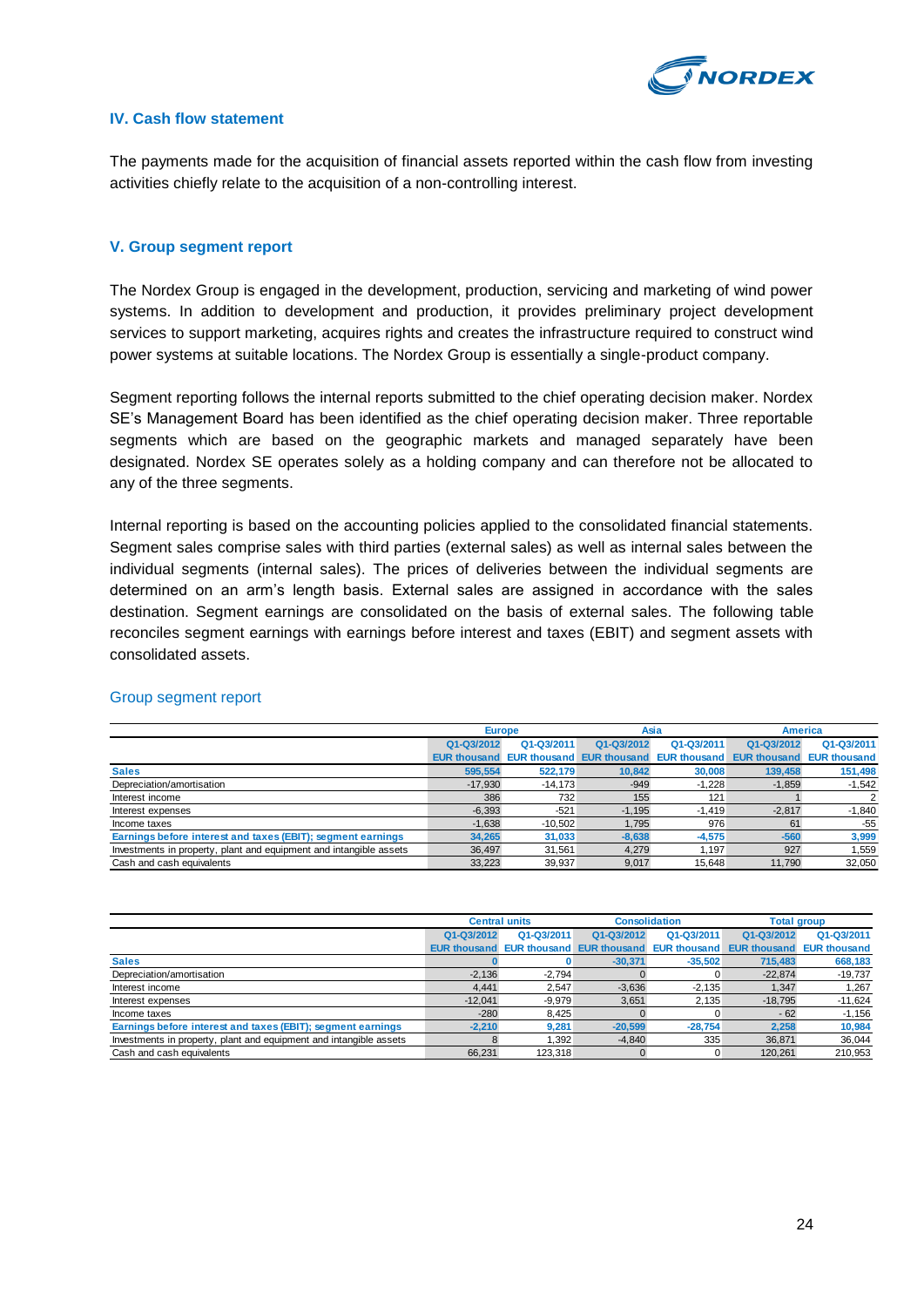

#### **VI. Report on material transactions with related parties**

| <b>Related Parties</b>      | <b>Company</b>                              | <b>Details</b>        | <b>Outstanding</b>                    | <b>Outstanding</b>                  | <b>Amount</b>           | <b>Amount</b>           |
|-----------------------------|---------------------------------------------|-----------------------|---------------------------------------|-------------------------------------|-------------------------|-------------------------|
|                             |                                             |                       | <b>balances</b>                       | <b>balances</b>                     | concerned               | concerned               |
|                             |                                             |                       | Receivables $(+)/$<br>liabilities (-) | Receivables (+)/<br>liabilities (-) |                         |                         |
|                             |                                             |                       | 30.09.2012                            | 30.09.2011                          | $01.01 -$<br>30.09.2012 | $01.01 -$<br>30.09.2011 |
|                             |                                             |                       | <b>EUR thousand</b>                   | <b>EUR thousand</b>                 | <b>EUR thousand</b>     | <b>EUR thousand</b>     |
| Carsten Risvig<br>Pedersen* | Welcon A/S<br>(formerly Skykon<br>Give A/S) | Supplier of<br>towers | $-4,065$                              | $-1,837$                            | 21,169                  | 17,746                  |
|                             |                                             |                       |                                       |                                     |                         |                         |

\*Co-owner of Welcon A/S (formerly Skykon Give A/S)

Hamburg, November 2012

(CEO)

Dr. J. Zeschky L. Krogsgaard B. Schäferbarthold Dr. M. Sielemann Chairman of the Member of the Member of the Member of the Management Board Management Board Management Board Management Board

Chin

Immy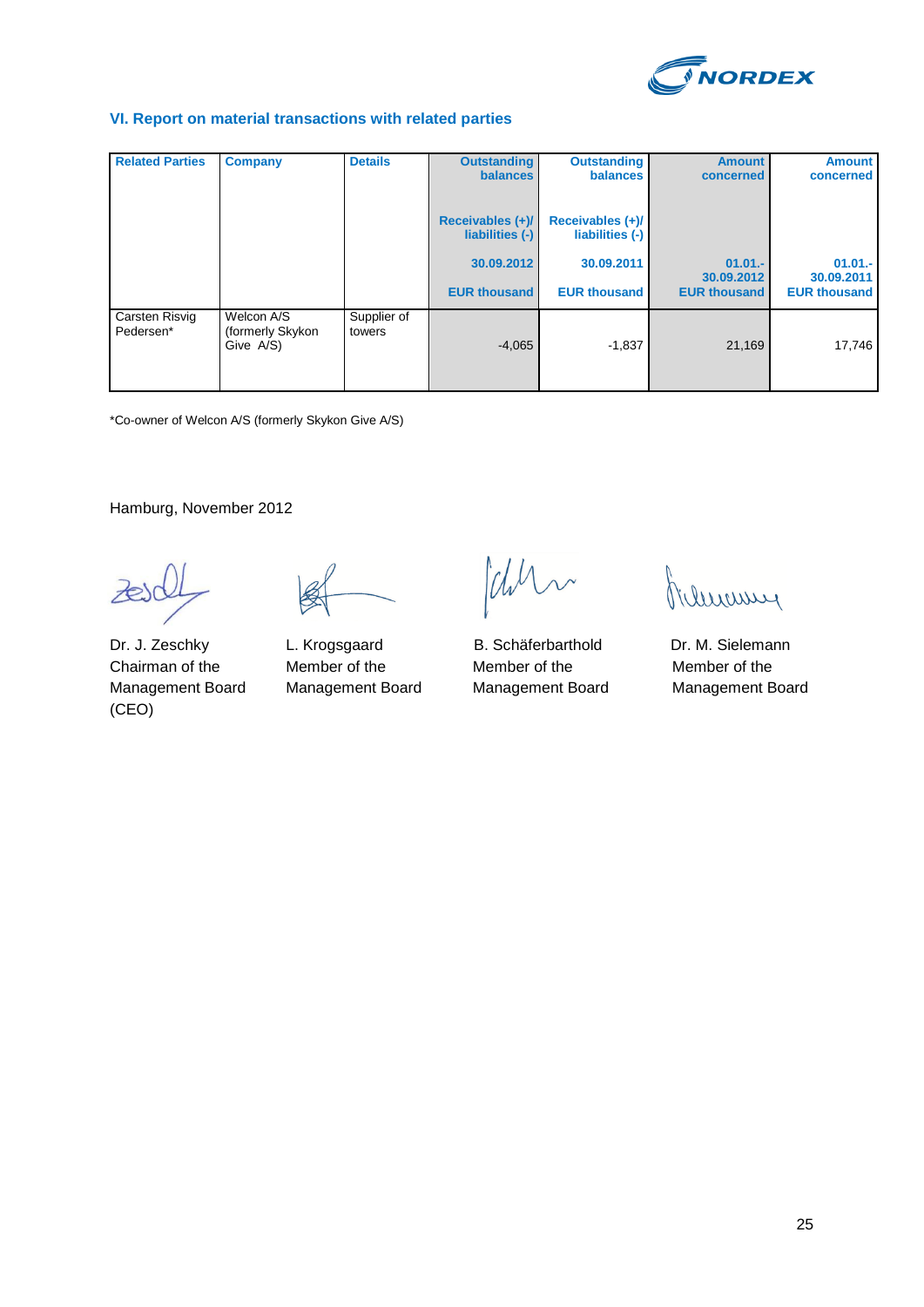

## **Shares held by members of the Supervisory Board and the Management Board**

As of 30 September 2012, the following members of the Supervisory Board and the Management Board held Nordex shares:

| <b>Name</b>          | <b>Position</b>                             | <b>Shares</b>                                                                                                                                 |
|----------------------|---------------------------------------------|-----------------------------------------------------------------------------------------------------------------------------------------------|
| Jan Klatten          | <b>Supervisory Board</b>                    | 18,382,000 held via a share in momentum-capital<br>Vermögensverwaltungsgesellschaft mbH and Ventus<br>Venture Fund GmbH & Co. Beteiligungs KG |
| Dr. Wolfgang Ziebart | Chairman of the<br><b>Supervisory Board</b> | 10,000 held directly                                                                                                                          |

225,000 Nordex SE stock options have been granted to members of the Management Board.